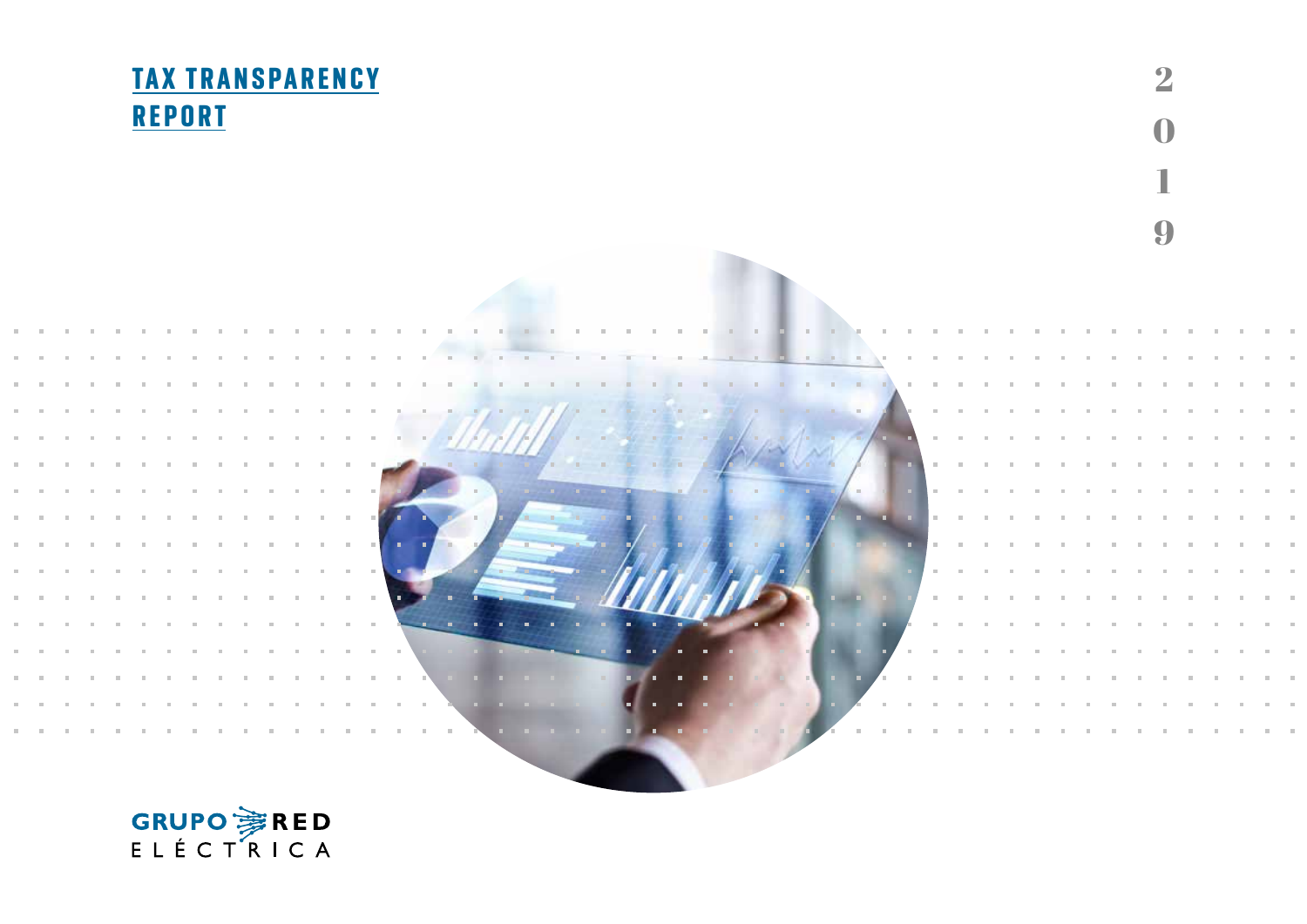

#### TABLE OF CONTENTS



**GRUPO 茅RED**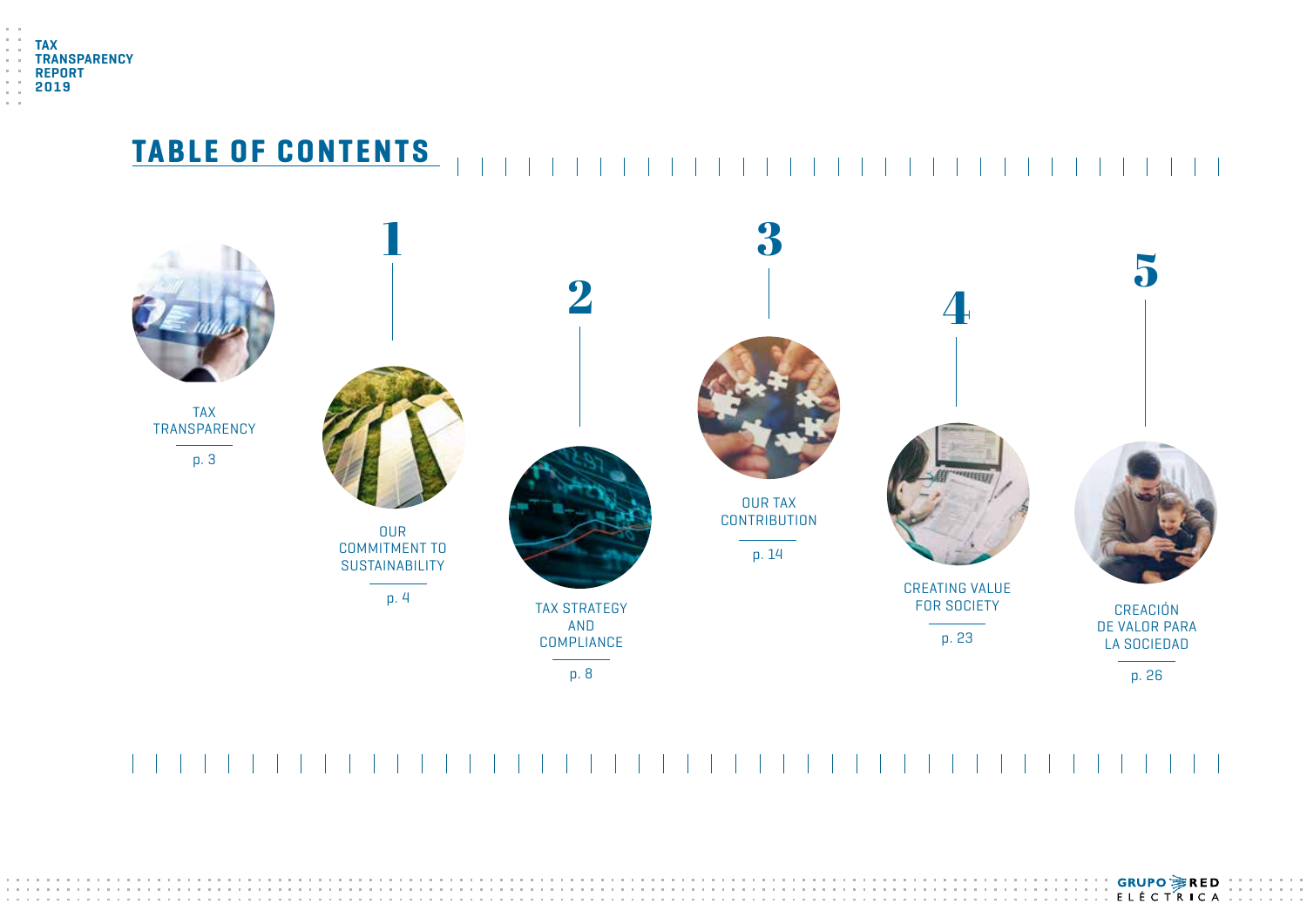**GRUPO 溶RED LEIFLECTRICA** 

TAX **TRANSPARENCY** 

1. OUR COMMITMENT TO SUSTAINABILITY

2. TAX STRATEGY AND COMPLIANCE

3. OUR TAX CONTRIBUTION **Tax** 

## transparency

The Red Eléctrica Group assumes its fiscal responsibility with full transparency, thus contributing to the economic and social development of the countries in which it operates through the tax contribution paid to the corresponding tax authorities.

The Red Eléctrica Group is fully committed to tax transparency and considers it essential to contribute to economic and social development through the payment of taxes in the countries in which it operates.

In order to voluntarily offer its stakeholder groups a greater level of transparency on its tax information, the Group has been publishing its total tax contribution since 2014.

The Red Eléctrica Group continues to publish this tax transparency report as a way to continue to improve on the best tax practices.

This report provides supplementary information to the tax data we currently offer on the corporate website and in the various reports we publish, and it represents a tool that seeks to offer greater clarity and accessibility for our stakeholders on the Group's tax situation.

This report includes information on the main aspects and stance of the Group on tax matters. The report includes, among other things, the Group's tax strategy, the various elements that make up tax compliance, the control and management of tax risks, tax contribution, country-by-country reporting and data related to corporate tax. Furthermore, it also showcases the key role that the Red Eléctrica Group places on its ties with society as a whole.

4. CORPORATE TAX



*Sustainability Committee in July 2020.*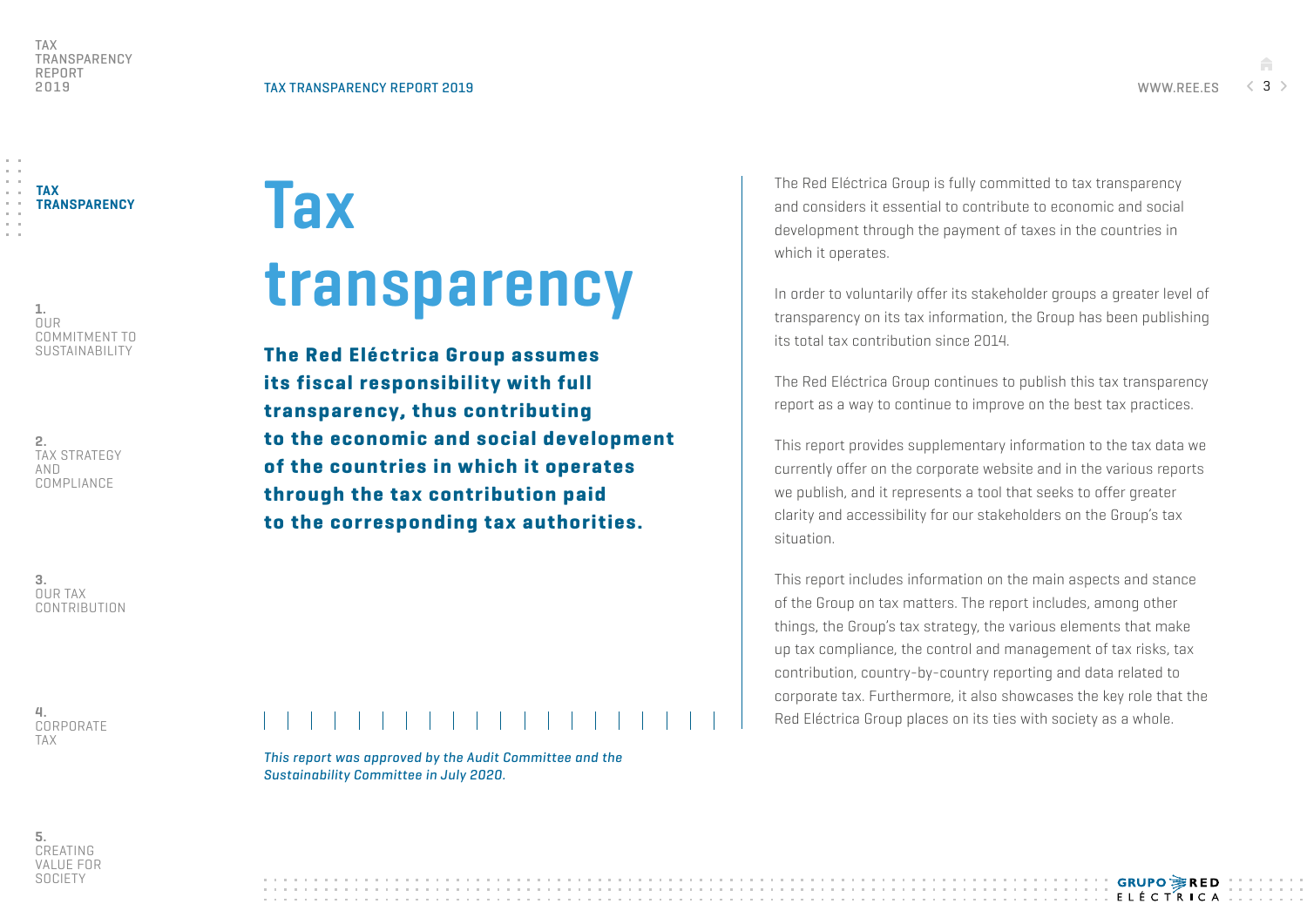TAX TRANSPARENCY

1. OUR COMMITMENT TO **SUSTAINABILITY** 

> 2. TAX STRATEGY AND COMPLIANCE

3. OUR TAX **CONTRIBUTION** 

4. CORPORATE TAX

5. CREATING VALUE FOR **SOCIETY** 



## **OUR** COMMITMENT TO SUSTAINABILITY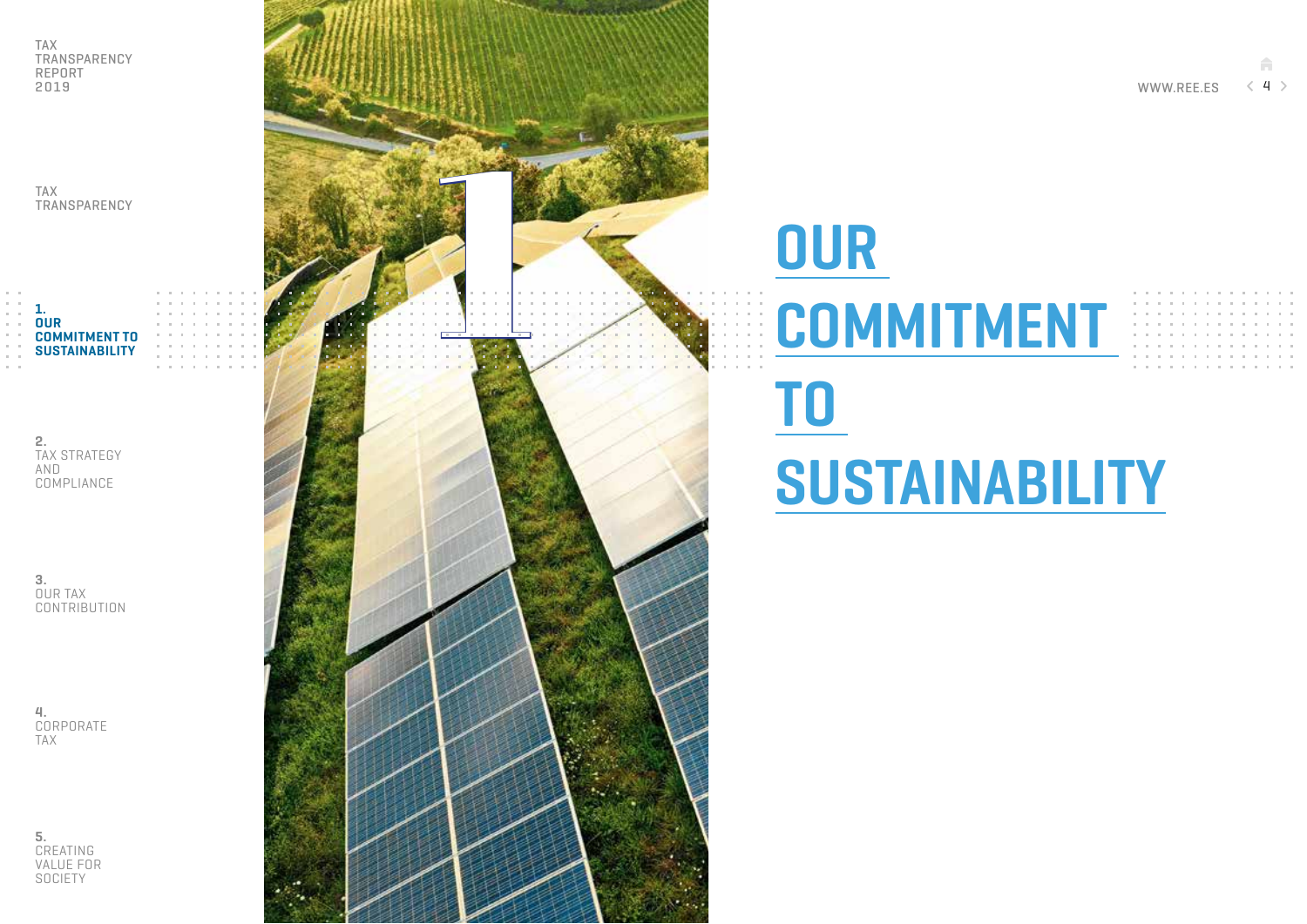TAX **TRANSPARENCY** 



2. TAX STRATEGY AND COMPLIANCE

3. OUR TAX **CONTRIBUTION** 

4. CORPORATE TAX

5. CREATING VALUE FOR **SOCIETY** 



ALL-TIME RECORD 2019 witnessed the integration of a total generation capacity of

### 6.5<sub>GW</sub>

of new renewable energy, mainly from wind and solar PV sources



- ¬ The Red Eléctrica Group has consolidated its position as a global operator of essential infrastructures, managing electricity transmission grids in Spain, Peru and Chile, and telecommunications networks (fibre optics and satellites) while providing a notable component of innovation and technological development.
- ¬ The main activity of the Group (the electricity business in Spain) is carried out by Red Eléctrica de España S.A.U., which performs the functions of transmission agent and operator (TSO) of the Spanish electricity system.

#### *We have continued to make progress in the sustainable development of the transmission grid with an investment of €396 million in 2019.*

¬We have successfully met the challenge of integrating 6.5 GW of new renewable energy capacity into the electricity system, an all-time record.

- ¬ In October 2019, the company acquired 89.68% of Hispasat S.A., the leading satellite infrastructure operator in Spain and Portugal in terms of turnover, the fourth largest operatorin Latin America and the eighth worldwide. In addition, to comply with its international development goals, the Red Eléctrica Group has agreed to acquire 50% of the company Argo Energía in Brazil. In order to accelerate technological innovation, generate competitive advantages and create business opportunities, the company RETIT has been created in Spain.
- ¬ We maintain stable growth, with solid results and an important strengthening of the main financial indicators, with a turnover of €2,007.2 million and a net profit for the year of €718 million.

**GRUPO 溶RED ELÉCTRICA**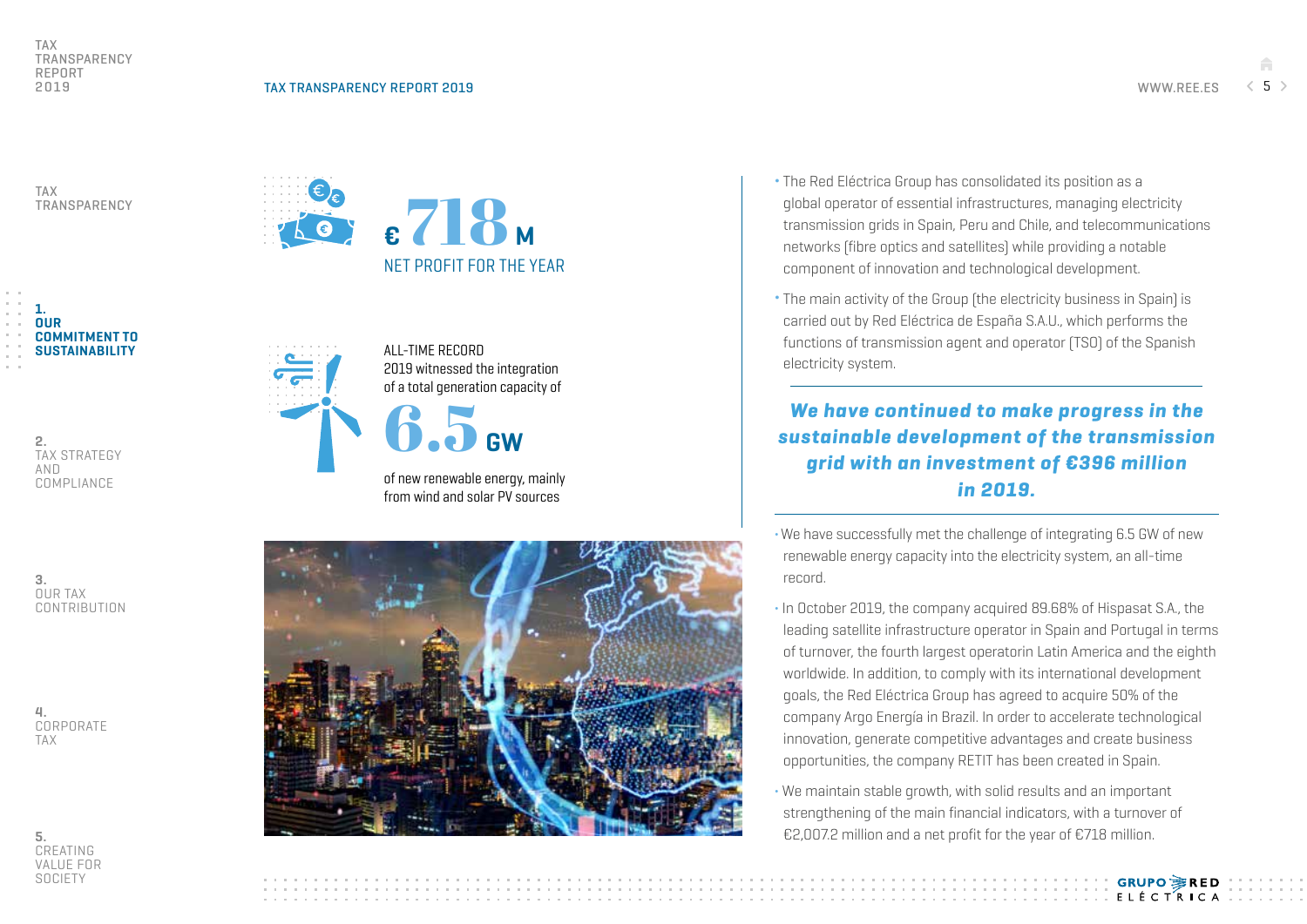**GRUPO 溶RED FIFCTRICA** 

TAX TRANSPARENCY



1. OUR COMMITMENT TO **SUSTAINABILITY** 

| 2.                  |
|---------------------|
| <b>TAX STRATEGY</b> |
| AND                 |
| COMPLIANCE          |



3. OUR TAX CONTRIBUTION

4. CORPORATE TAX



- ¬ €732 million total tax contribution and more than €3.4 billion in taxes borne in the 2015-2019 period.
- ¬ 0.7 % of the total corporate tax paid was allocated to social causes (by marking "X" in the "Solidarity" checkbox on the corporate tax return).
- ¬ We have renewed our presence in the prestigious Dow Jones Sustainability Index (DJSI), and we also obtained the highest rating (AAA) granted by the rating agency Morgan Stanley Capital International (MSCI) placing us in first place in the sector in the ESG rating made by ISS ESG.

*Red Eléctrica leads the 2019 fiscal responsibility and transparency ranking published by the Fundación Compromiso y Transparencia (Commitment and Transparency Foundation) in its latest IBEX 35 Corporate Tax Responsibility Transparency Report for the year 2019, having obtained the highest score*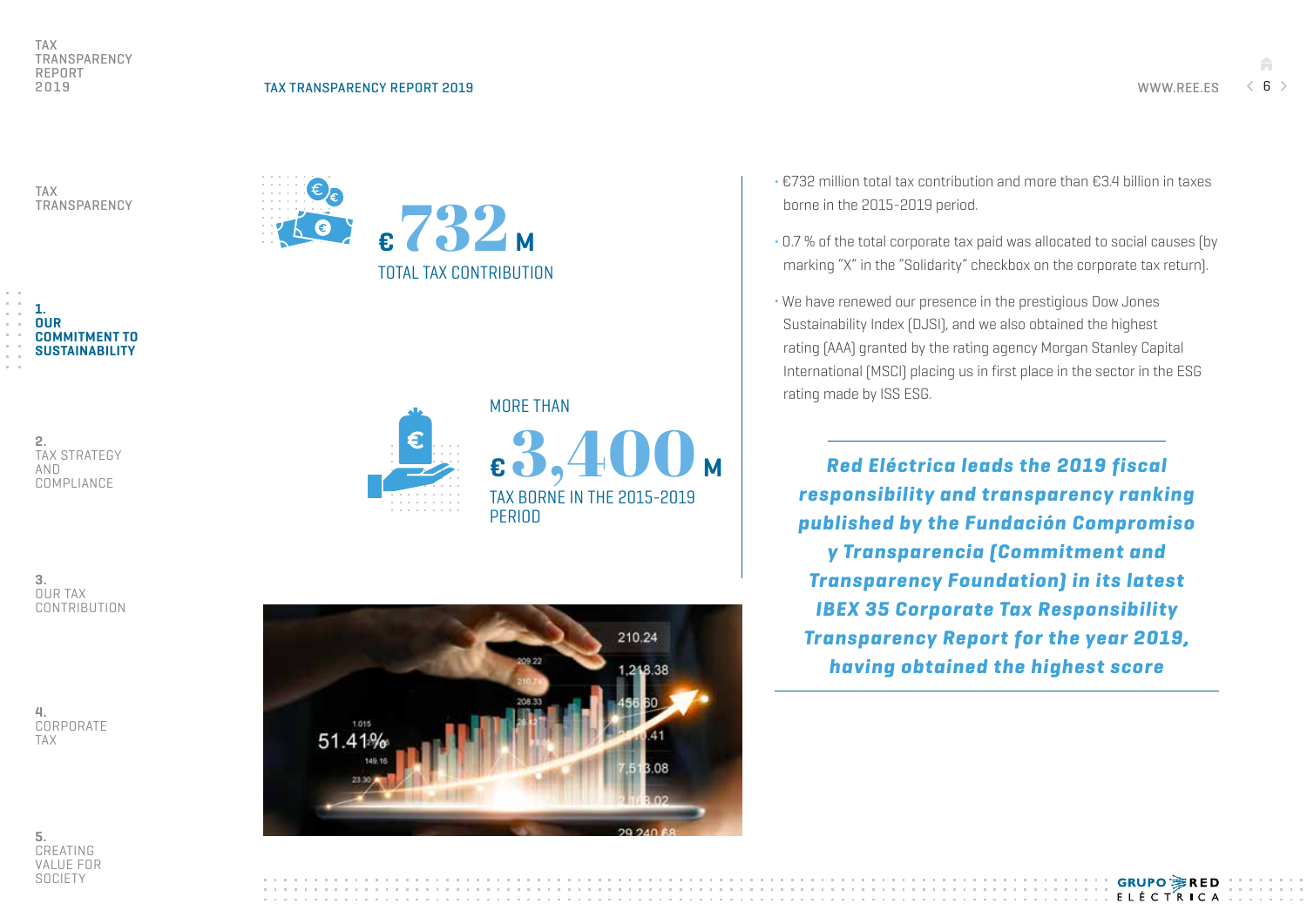1. **OUR** COMMITMENT TO SUSTAINABILITY

> 2. TAX STRATEGY AND COMPLIANCE

3. OUR TAX **CONTRIBUTION** 

4. CORPORATE TAX

5. CREATING VALUE FOR **SOCIETY** 

*The Red Eléctrica Group supports the achievement of the United Nations Sustainable Development Goals (SDGs through its tax contribution in all the countries where it operates.*



#### Sustainability commitment 2030

Noteworthy principles linked to tax management

- FINANCIAL SUSTAINABILITY .
- SHARED VALU.
- TRANSPARENCY.

• The tax strategy is aligned with the 2030 Sustainability Commitment of the Red Eléctrica Group, which defines the contribution to the development of the socio-economic environment as one of its four priorities. Within this commitment, the Group undertakes to contribute to the social, economic and environmental development of the areas in which it carries out its activity, generating a mutual benefit for its stakeholders*.*

Likewise, the Red Eléctrica Group extends fiscal responsibility throughout its supply chain, contributing to the company's sustainability priority of consolidating a responsible value chain.

- ¬ The 2030 Sustainability Commitment is based on ten principles, all of them aligned with the fiscal strategy. Among them, directly linked to the organisation's tax management, the following are noteworthy:
- Ensure the **financial sustainability** of the Red Eléctrica Group, acting under the principles of generating financial value with a responsible tax strategy.
- Generate **shared value** with our stakeholders and society to contribute to the development of a more prosperous and sustainable socio-economic environment.
- Proactively and continuously disclose and showcase the progress made by the Company regarding our sustainability commitments with **transparent** criteria, offering clear, reliable and balanced information.

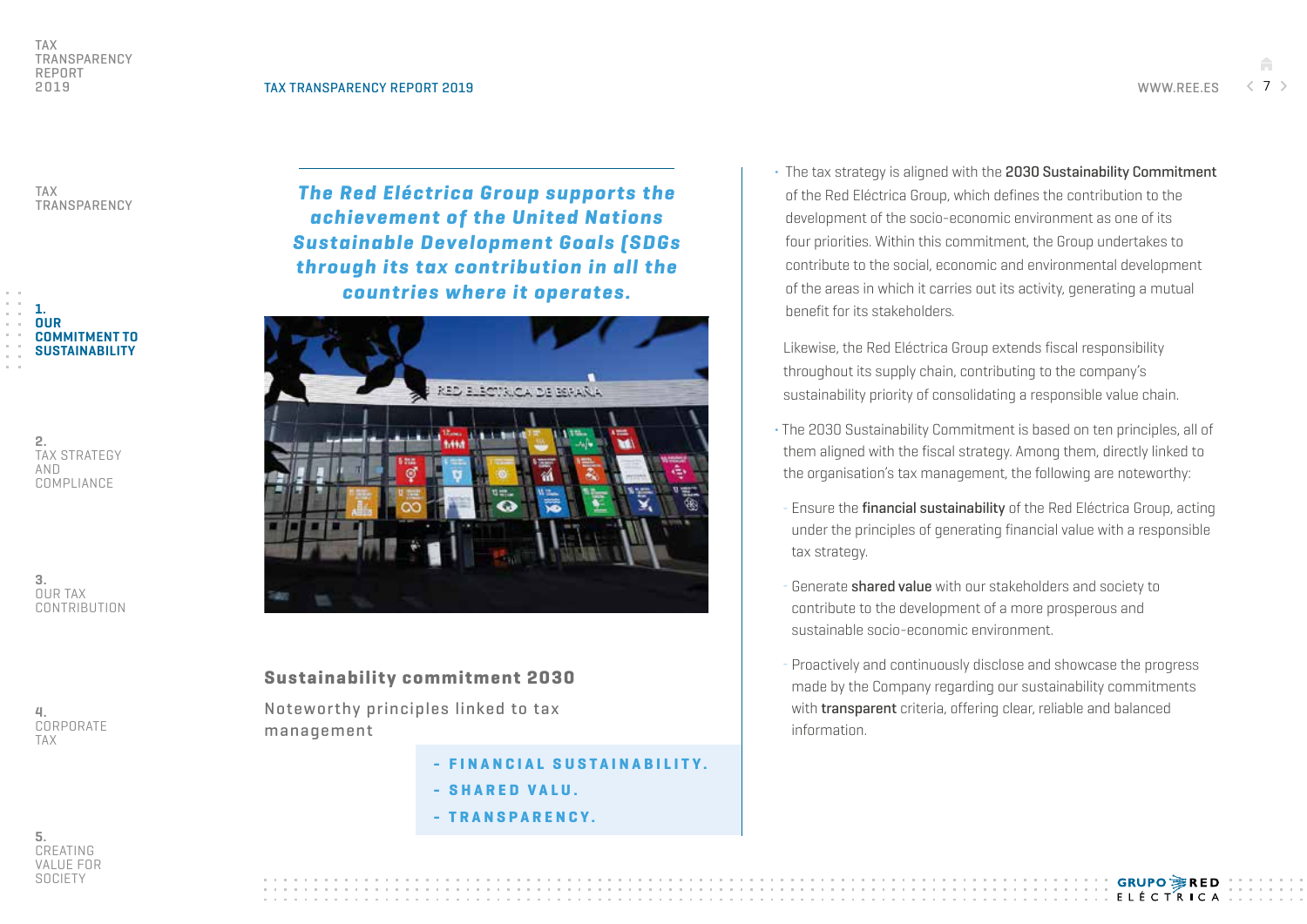TAX TRANSPARENCY

1. OUR COMMITMENT TO SUSTAINABILITY

2.

3. OUR TAX **CONTRIBUTION** 

**TAX STRATEGY** AND **COMPLIANCE** 

4. CORPORATE TAX

5. CREATING VALUE FOR **SOCIETY** 



# TAX STRATEGY AND<br>COMPLIANCE

**GRUPO 茅RED** ELÉCTRICA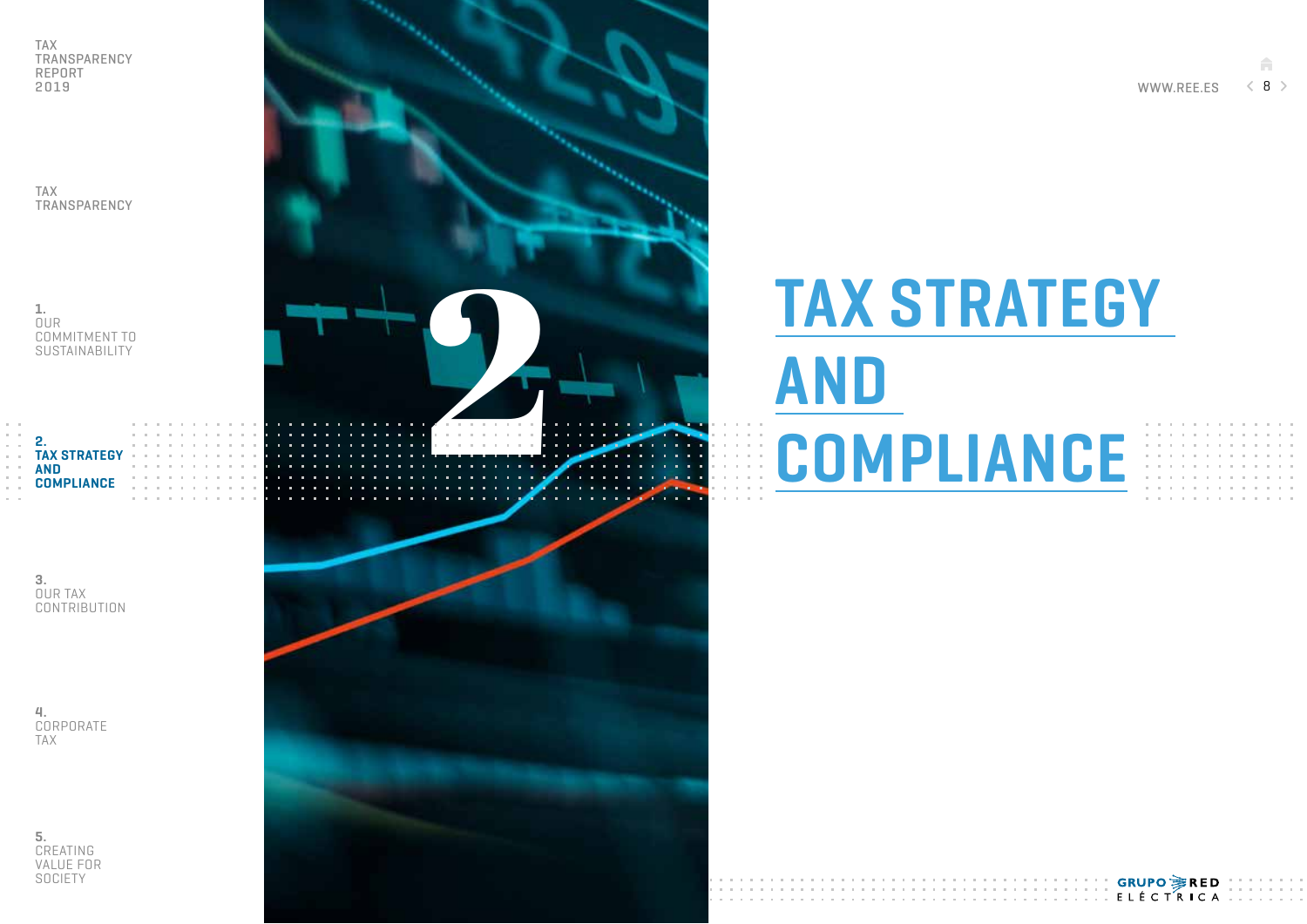What role does the BOARD OF DIRECTORS

have?

TAX TRANSPARENCY

1. OUR COMMITMENT TO SUSTAINABILITY

2. TAX STRATEGY AND **COMPLIANCE** 

3. OUR TAX CONTRIBUTION

4. CORPORATE TAX



• Determine and approve the tax

• Promote the monitoring of principles, guidelines and good practices in tax

strategy.

matters.

#### WHAT IS THE OBJECTIVE?

Define the approach to be taken on tax matters, in a way that is consistent and aligned with the Group's strategy.

#### WHAT IS THE VISION?

Manage tax matters in a proactive and responsible manner, making it transparent for all stakeholders, with the aim of complying with tax legislation and minimising reputational risk, whilst making it compatible with the protection of shareholder value.

**TAX STRATEGY** 

#### WHO DOES IT APPLY TO?

To all the companies of the Red Eléctrica Group.

#### WHAT ARE ITS **FUNDAMENTAL** VALUES?

- Transparency.
- Good Governance.
- Responsibility/Accountability.

The AUDIT COMMITTEE informs the Board of Directors about the tax policies and criteria applied by the Group.



*[Want to know more? Check out the Tax Strategy of the Red Eléctrica Group.](https://www.ree.es/sites/default/files/04_SOSTENIBILIDAD/Documentos/REE-estrategia-fiscal.pdf) +* 

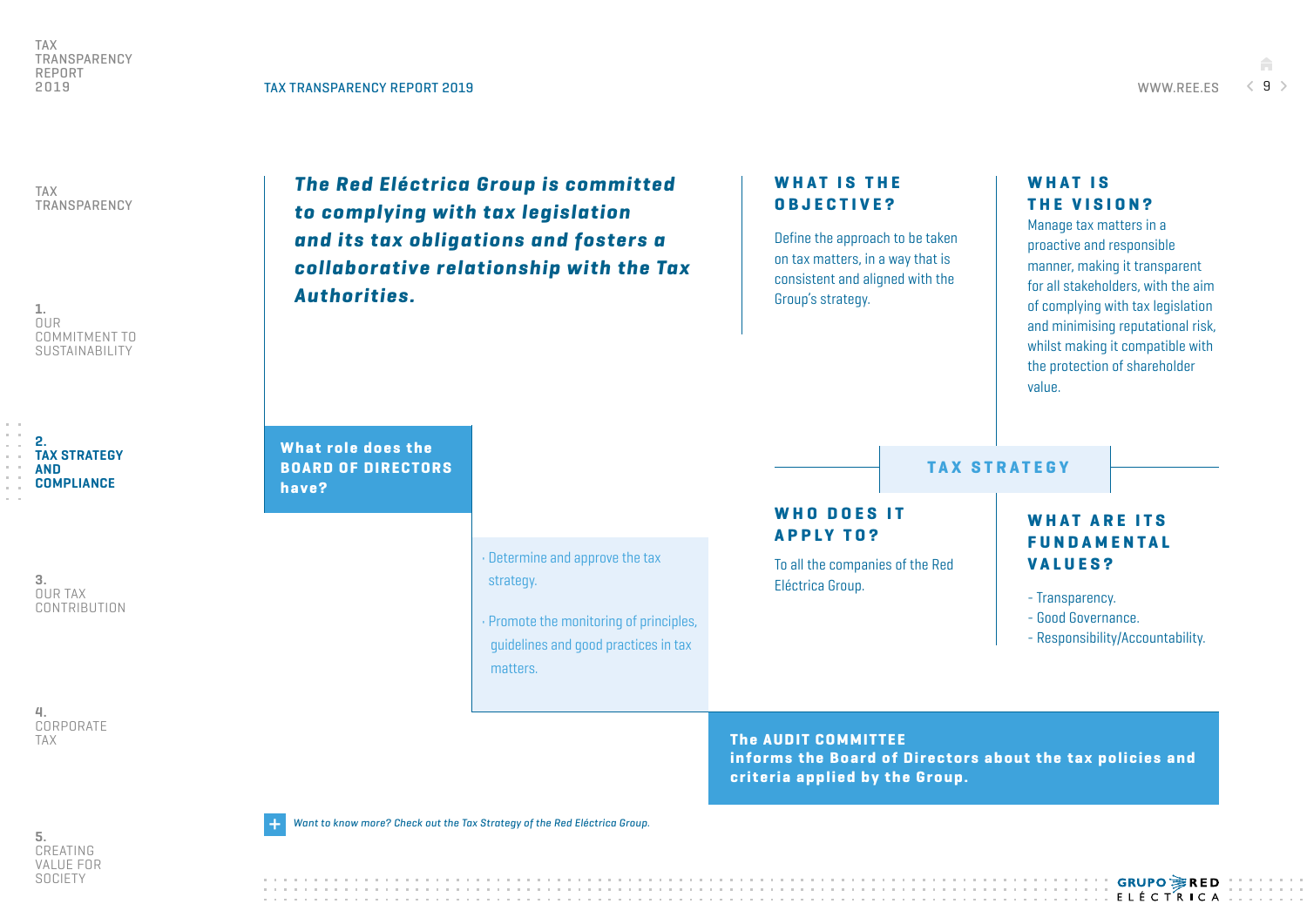TAX TRANSPARENCY

1. OUR COMMITMENT TO SUSTAINABILITY

2. TAX STRATEGY AND **COMPLIANCE** 

> 3. OUR TAX CONTRIBUTION

4. CORPORATE TAX

|                                          | What do we<br>understand by<br>tax risks?             |  |
|------------------------------------------|-------------------------------------------------------|--|
|                                          | <b>How do we</b><br>manage tax<br>risks?              |  |
| RISK CONTROL<br><b>AND</b><br>MANAGEMENT |                                                       |  |
|                                          |                                                       |  |
|                                          | <b>What are the</b><br>specific action<br>guidelines? |  |
|                                          |                                                       |  |

Those produced by applying tax legislation, the interpretative complexity or the modifications of such regulations and the possible reputational impacts derived from the management of tax matters.

- ¬ The aspects regarding the Tax Risk Control and Management Policy of the Red Eléctrica Group, approved by the Board of Directors, are integrated into the Comprehensive Risk Management Policy, establishing the specific guidelines for action for the management of said risks.
- ¬ The Group's comprehensive risk management system includes the relevant tax risks for the Group.
- ¬ Additionally, the Group has a specific Internal Control Over Financial Reporting (ICFR), which includes tax data and processes, as well as the controls associated with them, based on the COSO II (Committee of Sponsoring Organisations of the Treadway Commission) methodology.
- ¬ These processes and systems are systematically submitted to internal and external audits.
- ¬ Develop and maintain a proactive and responsible vision in the management of tax risks in all the companies that make up the Red Eléctrica Group.
- ¬ Include in the tax activity the analysis of specific risks and the controls necessary to mitigate, manage and control those risks. In relation to the analysis of the tax risks from strategic investments or transactions, or those which have a special tax risk due to their high value or special characteristics, to prepare reports for the Board of Directors for their approval.

¬ Develop relationships with tax authorities in order to reduce tax risks and prevent business conduct that could potentially generate them.



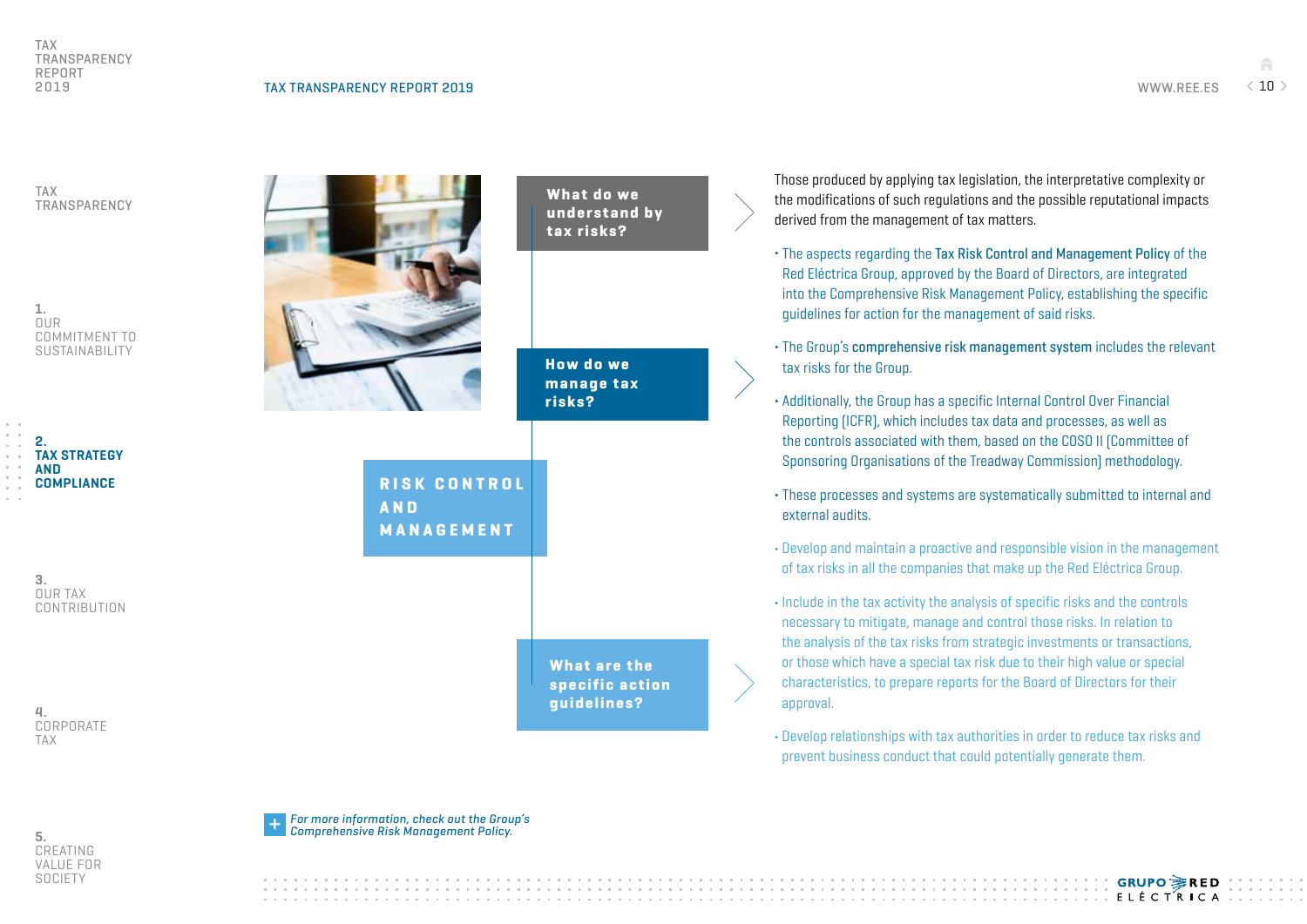TAX TRANSPARENCY

1. OUR COMMITMENT TO SUSTAINABILITY

2. TAX STRATEGY AND **COMPLIANCE** 

> 3. OUR TAX CONTRIBUTION

4. CORPORATE TAX





#### Control mechanisms

- ¬ Mechanisms for the prevention of illicit operations, money laundering and asset stripping. Noteworthy among these are the Code of Ethics, the Compliance Policy, the Crime Prevention System Guide, the Supplier Code of Conduct and the Guide for the Prevention of Corruption: Zero Tolerance, which are available on the corporate website. The Red Eléctrica Group carries out awareness and training activities on an ongoing basis to make its members more familiar with the aforementioned documents.
- System for submitting **enquiries and suggestions**, contemplated within the Code of Ethics, as well as a system for receiving and managing possible non-compliances and grievances.
- ¬ Actions of the Audit Committee related to tax matters in 2019:
	- The tax policies applied annual corporate tax statement for 2018 prior to the annual presentation of the tax report.
	- The Annual Tax Transparency Report for companies adhering to the Code of Good Tax Practices.
- The Country by Country Information Statement.
- Tax policies applied in the anual corporate tax statement for 2019 prior to the annual presentation of the tax report for 2019.
- The comprehensive annual Tax Transparency report published on the corporate website.

**GRUPO 溶RED** 

**LELLETRICA** 

¬ The Digital Transformation is one of the cross-cutting strategic lines of the 2018-2022 Strategic Plan. The tax function is in constant transformation in order to adapt itself to the new technologies.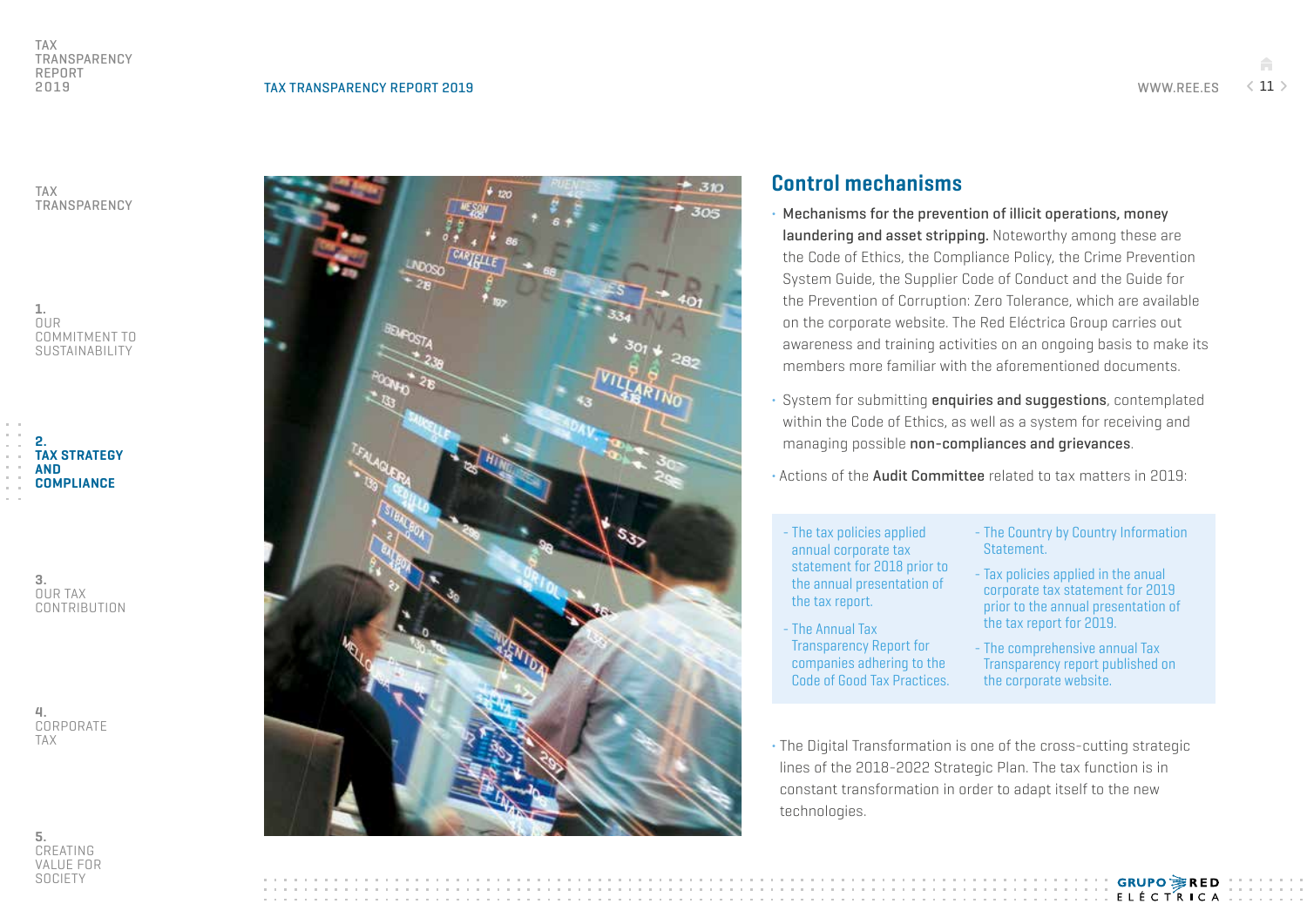GRUPO 淳RED **FIFCTRICA** 

TAX TRANSPARENCY

1. **OUR** COMMITMENT TO SUSTAINABILITY

2. TAX STRATEGY AND **COMPLIANCE** 

> 3. OUR TAX CONTRIBUTION

4. CORPORATE TAX

5. CREATING VALUE FOR **SOCIETY** 



*Since 2015, the Red Eléctrica Group has adhered to the Code of Good Tax Practices adopted by the Spanish State Tax Authority (AEAT) within the framework of the Large Businesses Forum.*



#### Compromisos y buenas prácticas tributarias

- ¬ Since 2015, the Red Eléctrica Group has adhered to the Code of Good Tax Practices adopted by the Spanish State Tax Authority (AEAT) within the framework of the Large Businesses Forum.
- ¬ With the aim of strengthening good tax practices, the Red Eléctrica Group has voluntarily submitted its Annual Tax Transparency Report to the AEAT since 2017.
- ¬ Compliance with the standards in the "OECD Guidelines for Multinational Enterprises" in tax matters. In terms of transfer pricing, the Red Eléctrica Group acts in accordance with the arm's length principle.
- ¬ Alignment with BEPS (Base Erosion and Profit Shifting) principles and actions.
- Presentation in Spain of the Country-by-Country Tax Reporting.
- ¬ Early adoption of the new Global Reporting Initiative (GRI) standards on tax matters in the 2019 Sustainability Report. This information is verified externally by an independent third party.
- ¬ Non-provision of tax services by the audit firm contracted to carry out the legal audit of the accounts. The breakdown of services other than tax services provided by the audit firm can be found in the Report on the Independence of the External Auditor.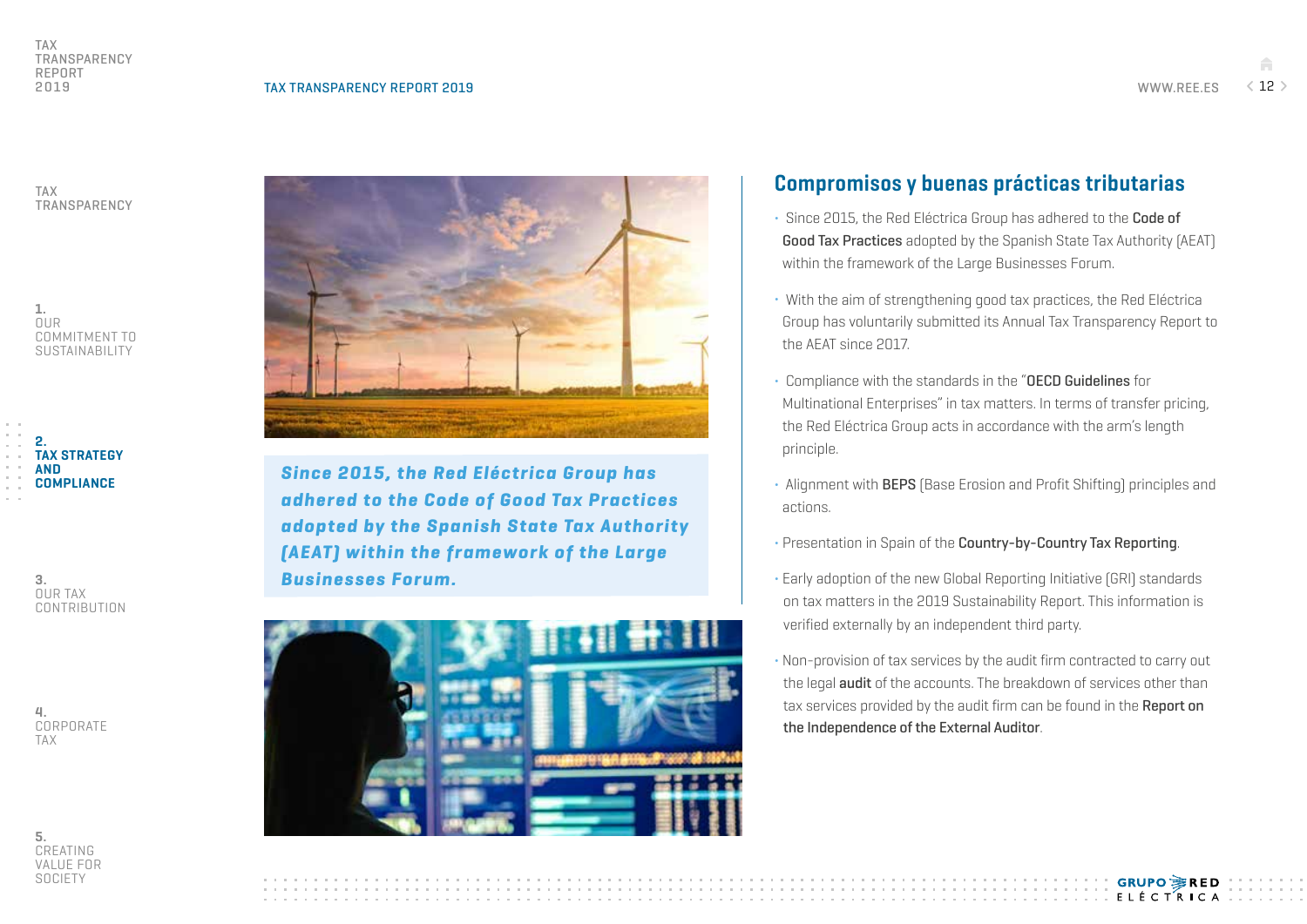$\hat{m}$ WWW.REE.ES  $\langle 13 \rangle$ 

TAX TRANSPARENCY

COMMITMENT TO SUSTAINABILITY





1. OUR

3. OUR TAX CONTRIBUTION

4. CORPORATE TAX

5. CREATING VALUE FOR **SOCIETY** 



*The Red Eléctrica Group does not have a presence or any activity in those territories considered as tax havens.*

#### Tax havens

- ¬ The Code of Ethics and the Tax Strategy of the Red Eléctrica Group includes the commitment not to create companies in territories considered tax havens in order to evade taxes.
- ¬ The Code of Ethics and the Tax Strategy of the Red Eléctrica Group includes the commitment not to create companies in territories considered tax havens in order to evade taxes in accordance with Spanish regulations contained in Royal Decree 1080/91 of 5 July, subsequently modified by Royal Decree 116/2003, of 31 January. Furthermore, the Red Eléctrica Group also has no presence in any country or territory classified as a non-cooperative tax jurisdiction as per those published in the European Union's List of non-cooperative tax jurisdictions, or in any territory on the List of non-cooperative tax havens prepared by the OECD.
- ¬ The presence of the Group in both the Netherlands and Luxembourg, territories considered by certain external observers as low tax territories, ensures better access to financial markets and international reinsurance markets.

**CONTRACTORIAL CONTRACTORIES** 

**GRUPO 溶RED**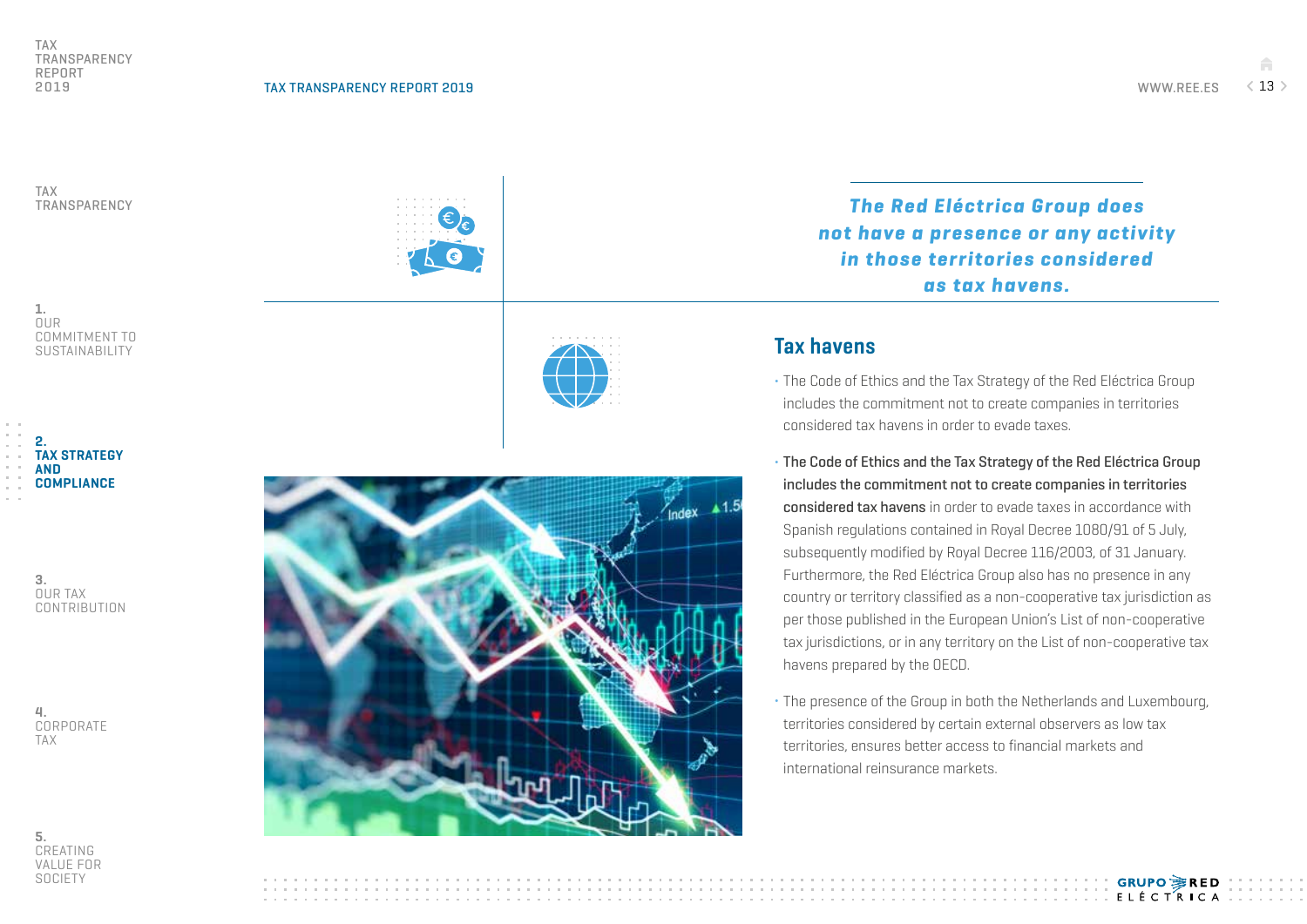TAX TRANSPARENCY

1. OUR COMMITMENT TO SUSTAINABILITY

2. TAX STRATEGY AND **COMPLIANCE** 



4. CORPORATE TAX

5. CREATING VALUE FOR **SOCIETY** 



# **OUR TAX<br>CONTRIBUTION**

SALL STATE STATE STATE STATE STATE STATE A LITTLE STATE A LITTLE STATE A LITTLE STATE A LITTLE STATE A LITTLE

Â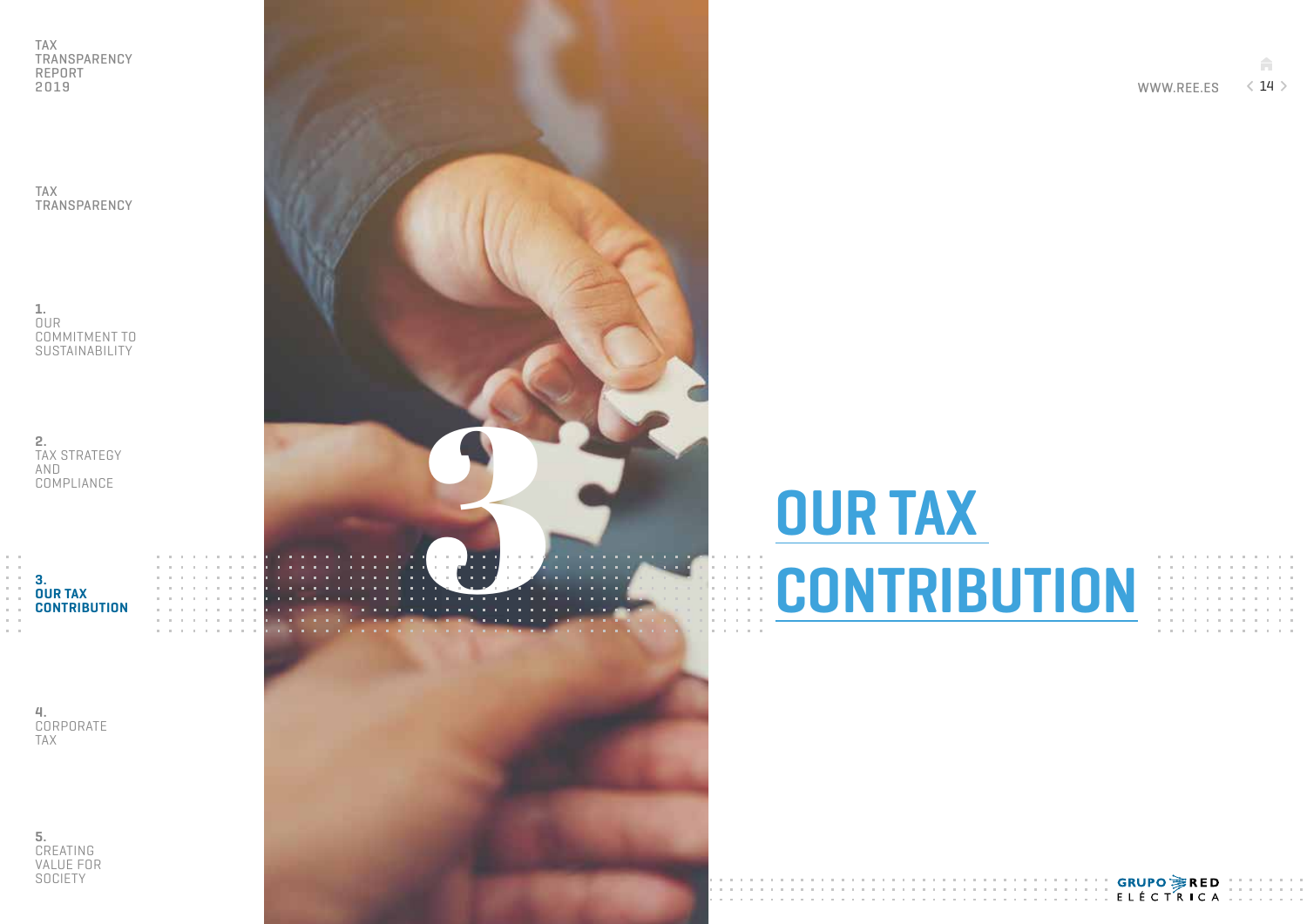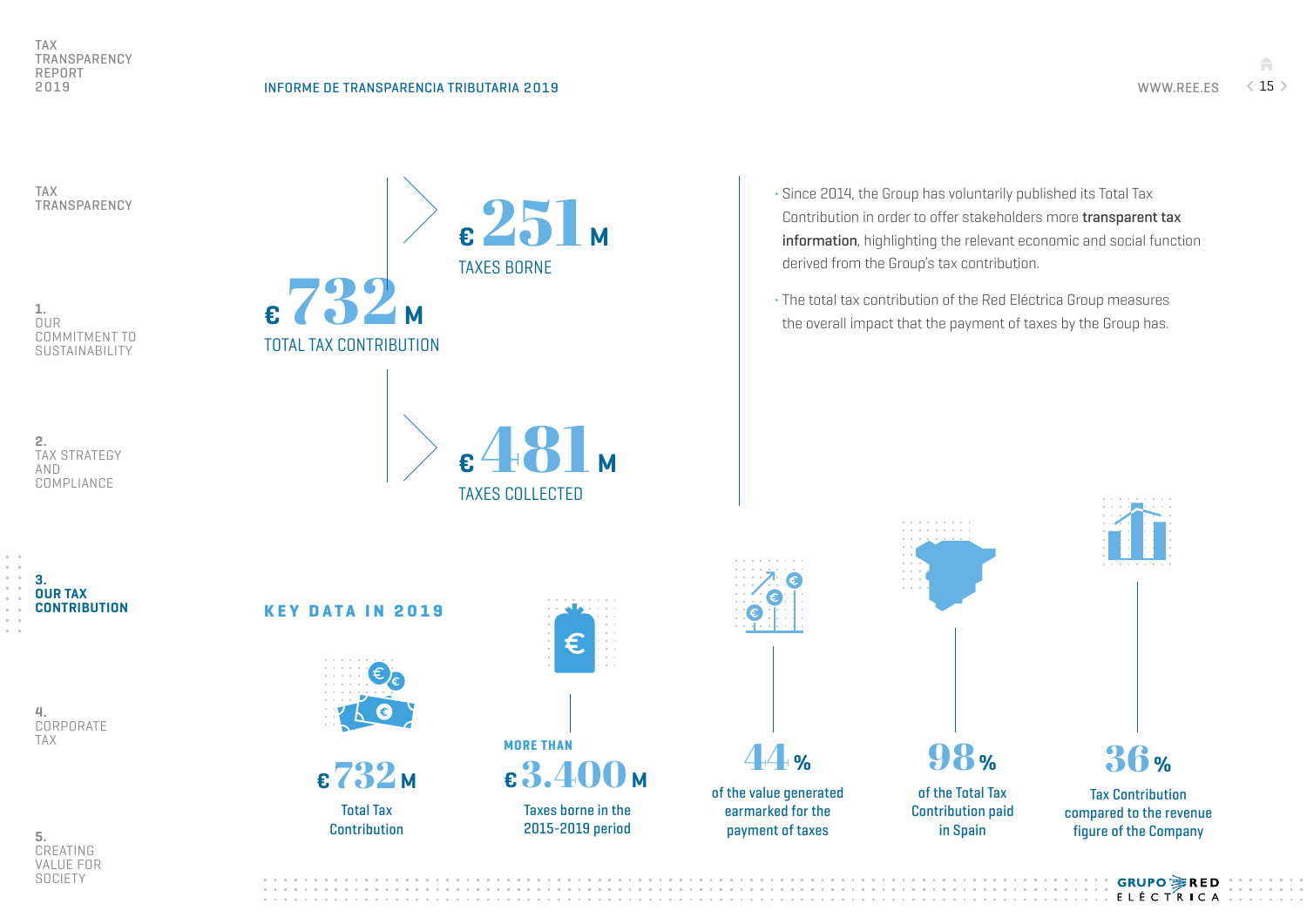**GRUPO 溶RED** 

TAX TRANSPARENCY

1. OUR COMMITMENT TO SUSTAINABILITY





4. CORPORATE TAX



#### Evolution of the total tax contribution of the Red Eléctrica Group

- ¬ In 2019, the total tax contribution of the Red Eléctrica Group amounted to €732 million.
- ¬ More than €3.4 billion in taxes paid by the Red Eléctrica Group the 2015-2019 period.

COMPLIANCE

MORE THAN

**<sub>M</sub>** 

TAXES BORNE 2015-2019 PERIOD



#### TOTAL TAX CONTRIBUTION [ME]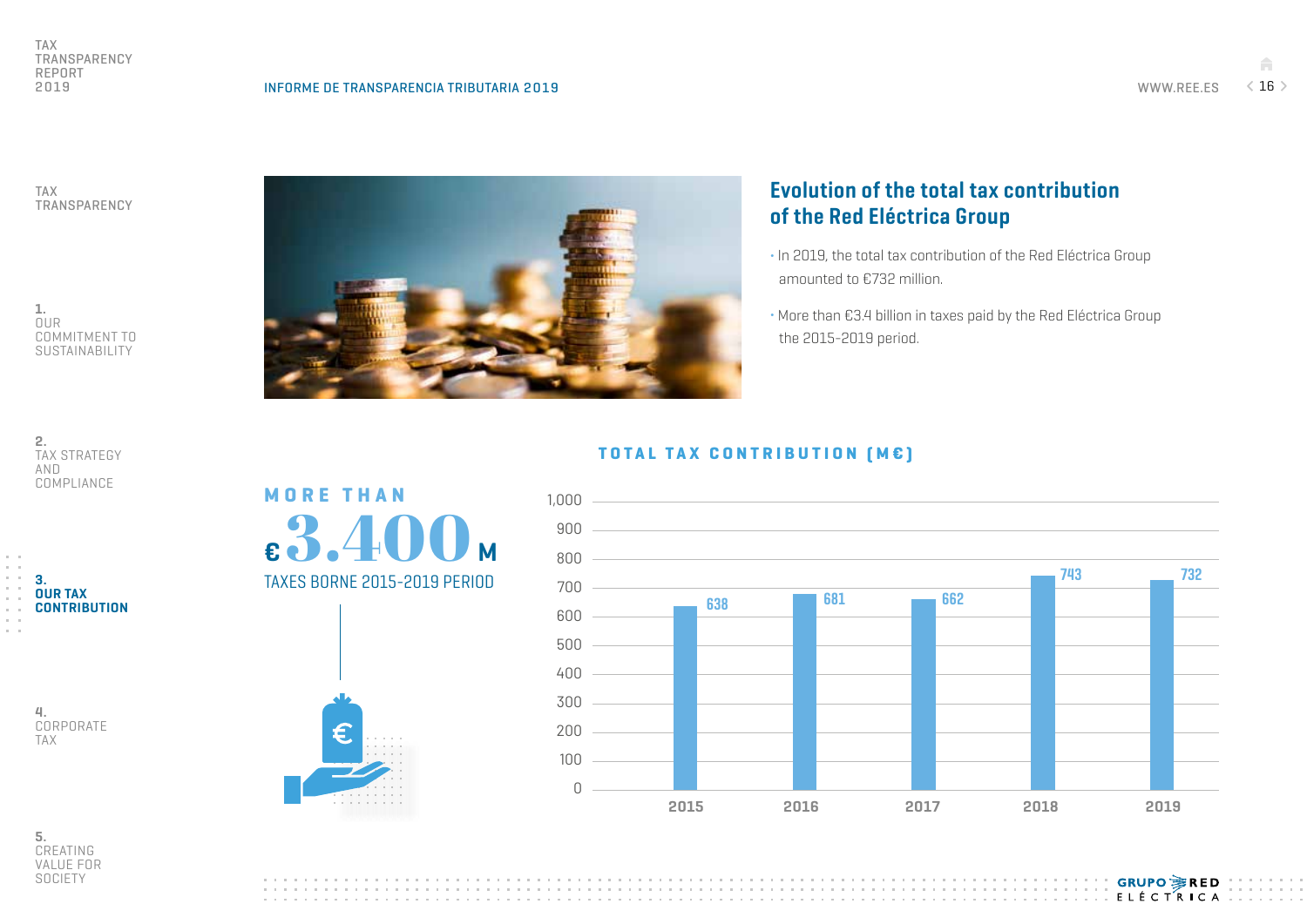TAX TRANSPARENCY

1. OUR COMMITMENT TO **SUSTAINABILITY** 

2. TAX STRATEGY AND COMPLIANCE

3. OUR TAX **CONTRIBUTION** 

> 4. CORPORATE TAX



CORPORATE TAX



TAXES BORNE (%)

The most significant of the taxes paid is corporate income tax, which represents 80 % of the total taxes paid to the various public administrations, mainly the Spanish tax authority.



#### **TAXES** COLLECTED [%]

Taxes on products and services stand out among the total tax collected in 2019, especially value added tax (1) which accounts for 78 % of the total.

*(1) Understood as those indirect taxes equivalent to Spanish IVA (VAT) that are levied on consumption.*

5. CREATING VALUE FOR **SOCIETY** 

**GRUPO 淳RED** IIII ELÉCTRICA.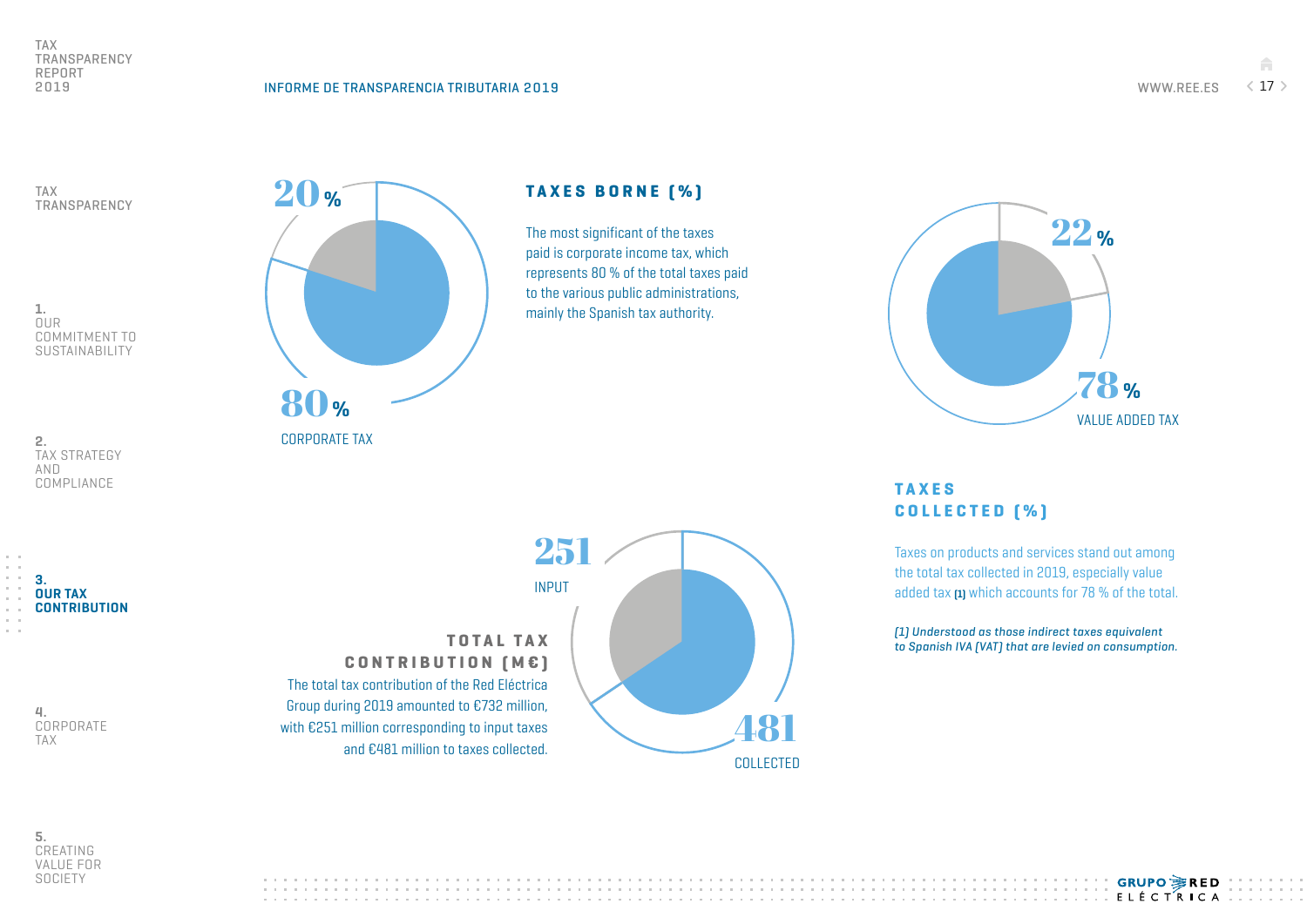**GRUPO 茅RED** 

 $\frac{1}{2}$ 

TAX TRANSPARENCY

1. OUR COMMITMENT TO **SUSTAINABILITY** 

2. TAX STRATEGY AND COMPLIANCE

3. OUR TAX **CONTRIBUTION** 





*The total tax contribution of the Red Eléctrica Group (€732 million) is distributed according to the types of taxes shown in the chart.*



TOTAL TAX CONTRIBUTION BY TAX TYPE [%]



4. CORPORATE TAX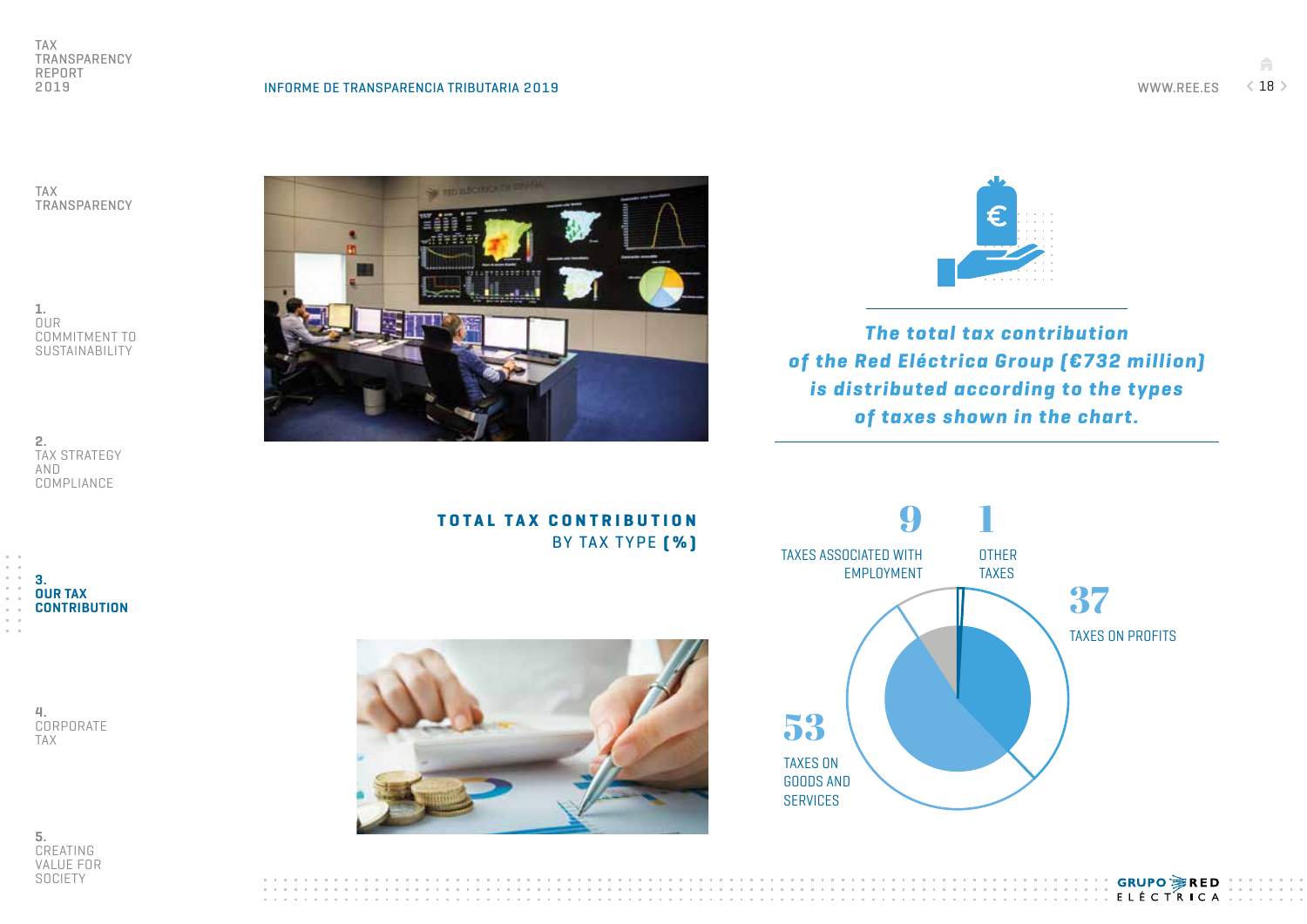$\frac{1}{\sqrt{2}}$ 

TAX TRANSPARENCY



| 2.                  |
|---------------------|
| <b>TAX STRATEGY</b> |
| AND                 |
| COMPLIANCE          |



4. CORPORATE TAX



#### Tax Value Distributed

Applying the Total Tax Contribution (TTC) methodology (1), the distributed tax value of the Red Eléctrica Group in 2018 is composed of the sum of the following elements:

- ¬ Shareholder value (profit after tax): €718 M
- ¬ Taxes (€732 million): input (€251 million) and collected (€481 million).
- ¬ Net interest (€133 million).
- ¬ Wages and salaries after taxes collected (€81 million).

The ratio of tax value distributed clearly indicates what percentage of the total value generated is earmarked for the payment of taxes (input and collected) to the tax authorities. In essence, the tax value distributed is a reflection of how the economic value generated by the Red Eléctrica Group contributes to society.

*44 out of every 100 euros of value generated by the Red Eléctrica Group in 2019 were earmarked to pay taxes.*

*(1) PwC Total Tax Contribution Methodology.*



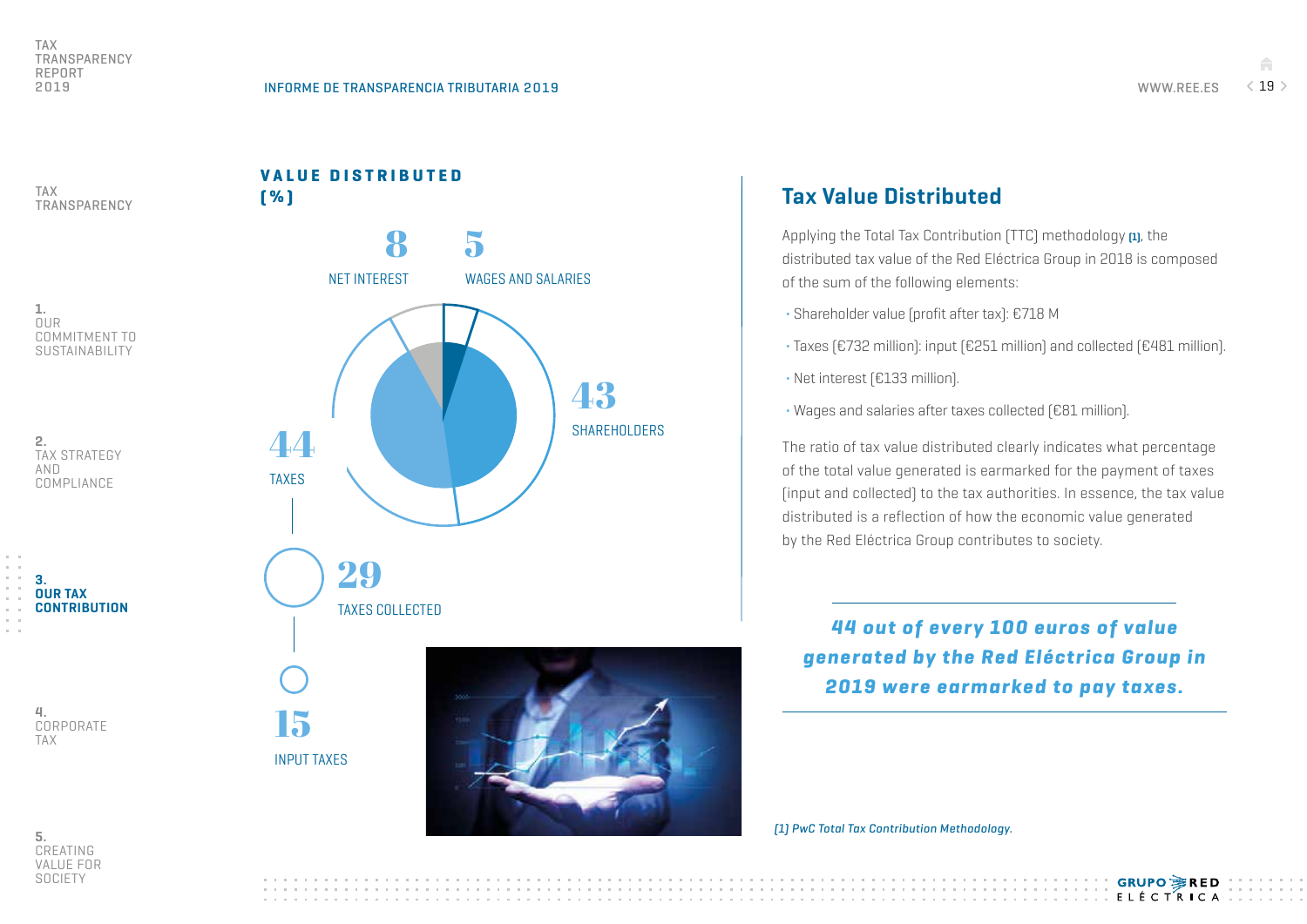**GRUPO 淳RED** 

 $\hat{m}$ 

TAX TRANSPARENCY

1. OUR COMMITMENT TO **SUSTAINABILITY** 

2. TAX STRATEGY AND COMPLIANCE

3. OUR TAX **CONTRIBUTION** 

> 4. CORPORATE TAX







#### Tax contribution compared to revenue

The comparison between total tax contribution and total revenue is an indicator that determines the monetary amount of the contribution made by the Red Eléctrica Group in relation to the size of its business:

- ¬ Revenue (€2,007 billion).
- ¬ Taxes borne(€251 million).

¬ Taxes collected (€481 million).

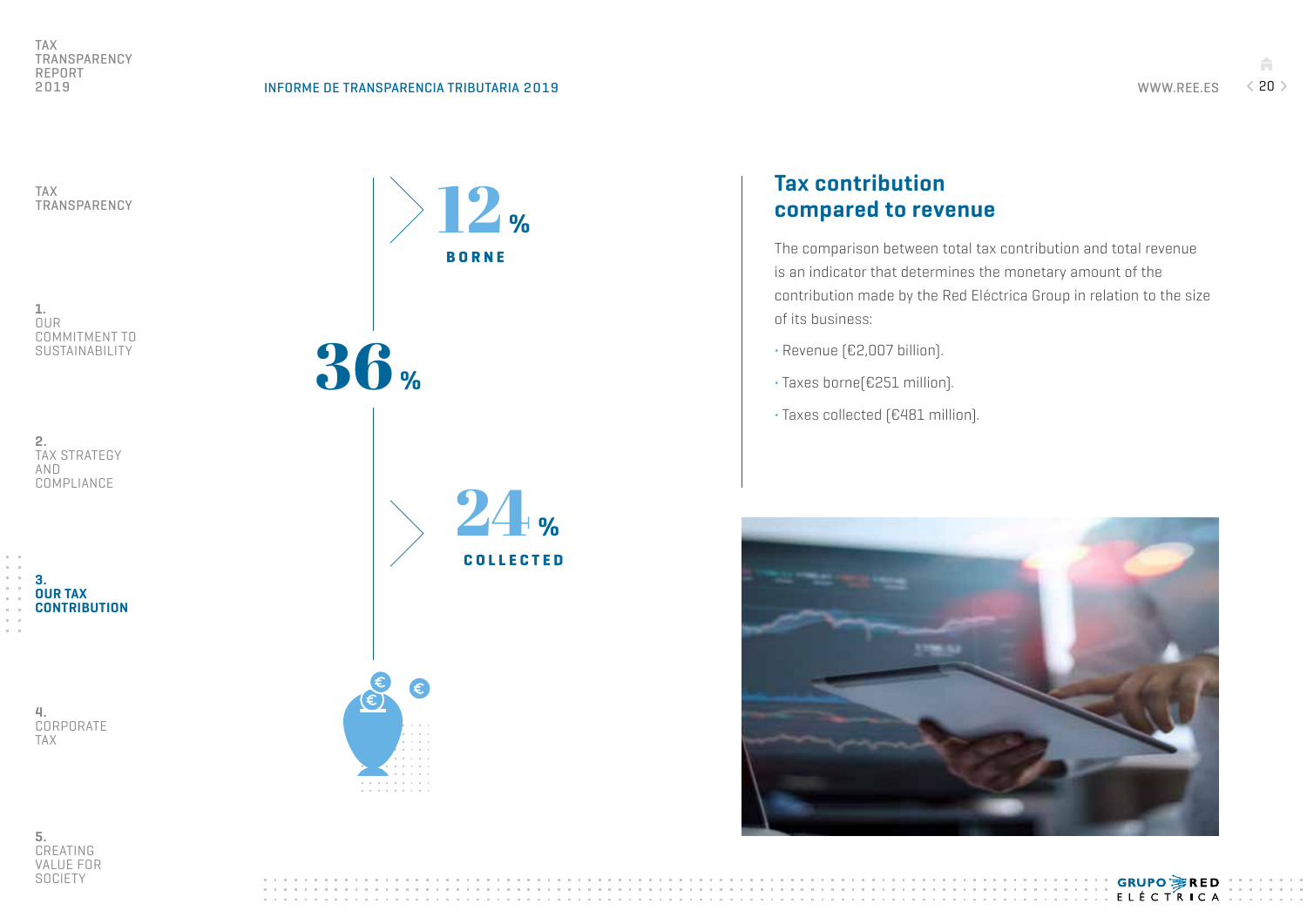$\frac{1}{\sqrt{2}}$ WWW.REE.ES  $\langle 21 \rangle$ 

TAX TRANSPARENCY

*In 2019, the Red Eléctrica Group made a total corporate tax payment of €200 million, of which €195 million (98 %) correspond to the Spanish tax authority.*

1. OUR COMMITMENT TO SUSTAINABILITY

2. TAX STRATEGY AND COMPLIANCE



4. CORPORATE TAX

5. CREATING VALUE FOR **SOCIETY** 

| <b>COUNTRY BY COUNTRY INFORMATION</b> | <b>Spain</b> | PerU                     | Chile                    | <b>BraZil</b>     | Others $[1]$                 | <b>Total</b> |
|---------------------------------------|--------------|--------------------------|--------------------------|-------------------|------------------------------|--------------|
| Profit before corporate tax [ME]      |              |                          |                          |                   |                              |              |
| Profit before corporate tax [2]       | 930          | 7                        | $-7$                     | 3                 | $\overline{\phantom{a}}$     | 933          |
| Total tax contribution 2019 [ME]      |              |                          |                          |                   |                              |              |
| Taxes borne                           | 243          | 4                        | $\mathbf{2}$             | 2                 |                              | 251          |
| Corporate tax [3]                     | 195          | 4                        |                          |                   |                              | 200          |
| Taxes associated with employment      | 27           | $\qquad \qquad -$        | $\qquad \qquad -$        |                   |                              | 27           |
| Other taxes borne                     | 21           | $\overline{\phantom{a}}$ |                          | 2                 |                              | 24           |
| <b>Taxes collected</b>                | 472          | 8                        |                          |                   |                              | 481          |
| VAT                                   | 370          | 5                        | $\overline{\phantom{a}}$ |                   | $\overline{\phantom{a}}$     | 375          |
| Taxes collected on profits            | 67           | 3                        | $\overline{\phantom{a}}$ | $\qquad \qquad -$ | $\qquad \qquad \blacksquare$ | 70           |
| Other taxes collected                 | 35           | $\overline{\phantom{a}}$ |                          | $\qquad \qquad -$ | $\overline{\phantom{a}}$     | 36           |
| <b>Total Tax Contribution</b>         | 715          | 12                       | 3                        | 2                 | ٠                            | 732          |

#### Subvenciones públicas recibidas (M€)

Subvenciones públicas recibidas

*(1) Includes France, Netherlands and Luxembourg in the European Union, and other countries in America, with amounts below 1 million euros. (2) Includes, aggregated by country, the revenue and expenses before taxes of each of the Group's companies, excluding dividends coming from Group entities. (3) The corporate tax paid equates to 21.43 % of the profit before deducting corporate tax (effective tax rate).*

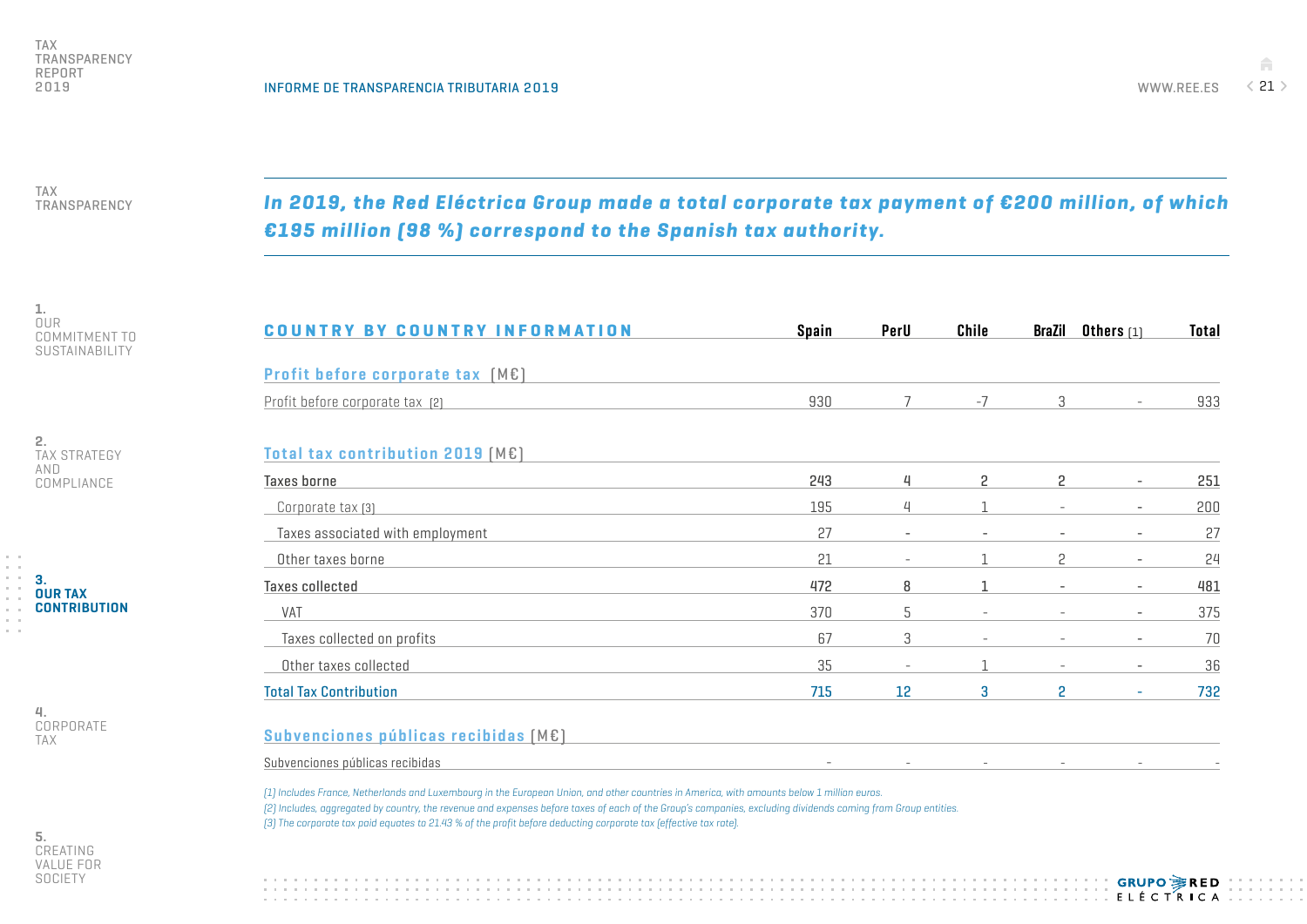TAX

WWW.REE.ES  $\langle$  22 >

 $\hat{m}$ 



OUR COMMITMENT TO **SUSTAINABILITY** 

TRANSPARENCY

2. TAX STRATEGY AND COMPLIANCE



4. CORPORATE TAX



TOTAL TAX CONTRIBUTION GEOGRAPHICAL DISTRIBUTION (%)

The total tax contribution of the Red Eléctrica Group to tax authorities in all the countries in which it operates amounted to €732 million in 2019, with the highest tax contribution being made to the tax authority in Spain (98 %)..

*The highest tax contribution of the Red Eléctrica Group is made to the Spanish tax authority, as its revenues are mainly generated in Spain (96 %).*



5. CREATING VALUE FOR **SOCIETY** 

**GRUPO 溶RED**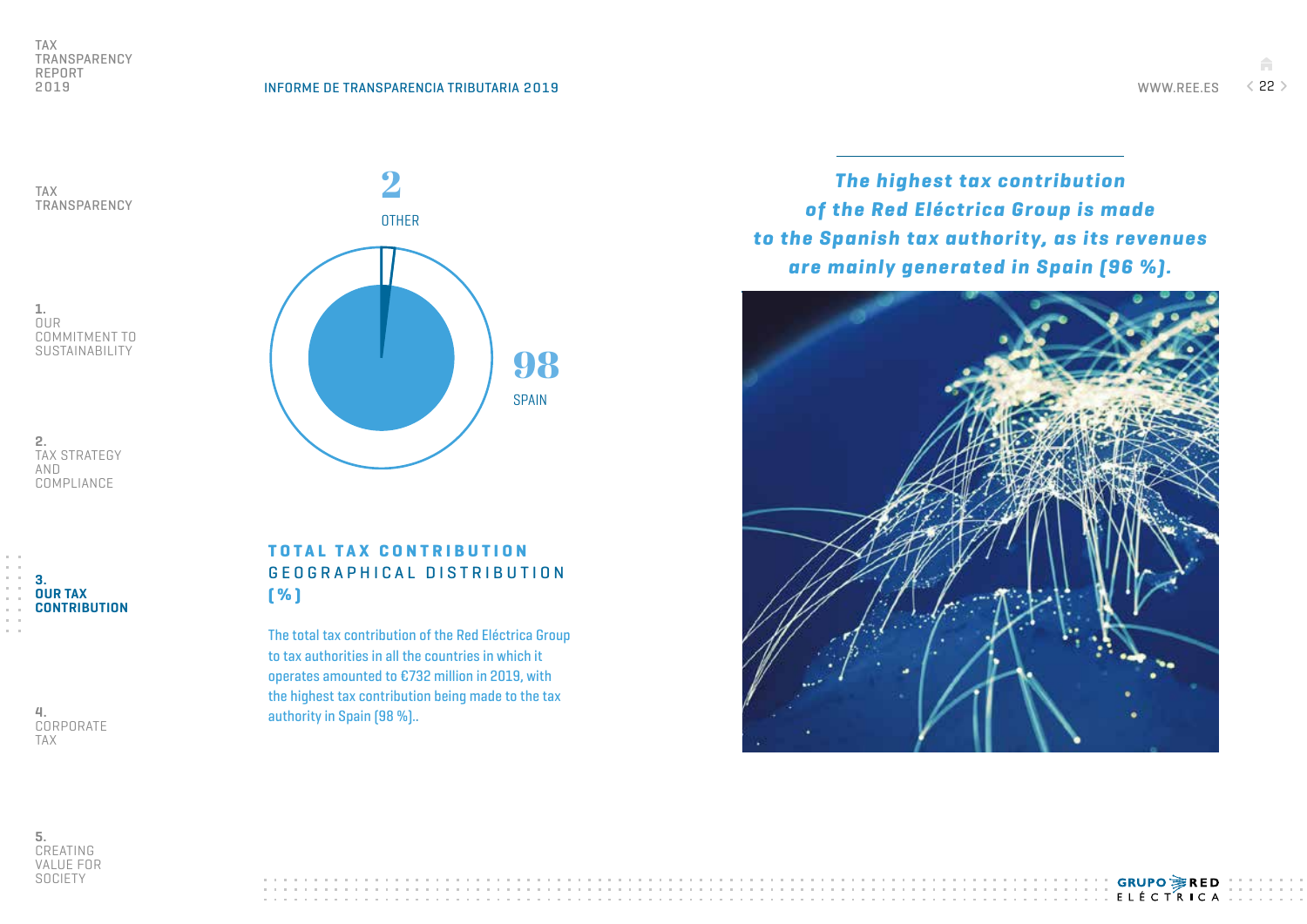TAX TRANSPARENCY

1. OUR COMMITMENT TO SUSTAINABILITY

2. TAX STRATEGY AND **COMPLIANCE** 

3. OUR TAX CONTRIBUTION

CORPORATE TAX

4.

5. CREATING VALUE FOR **SOCIETY** 



CORPORATE

Â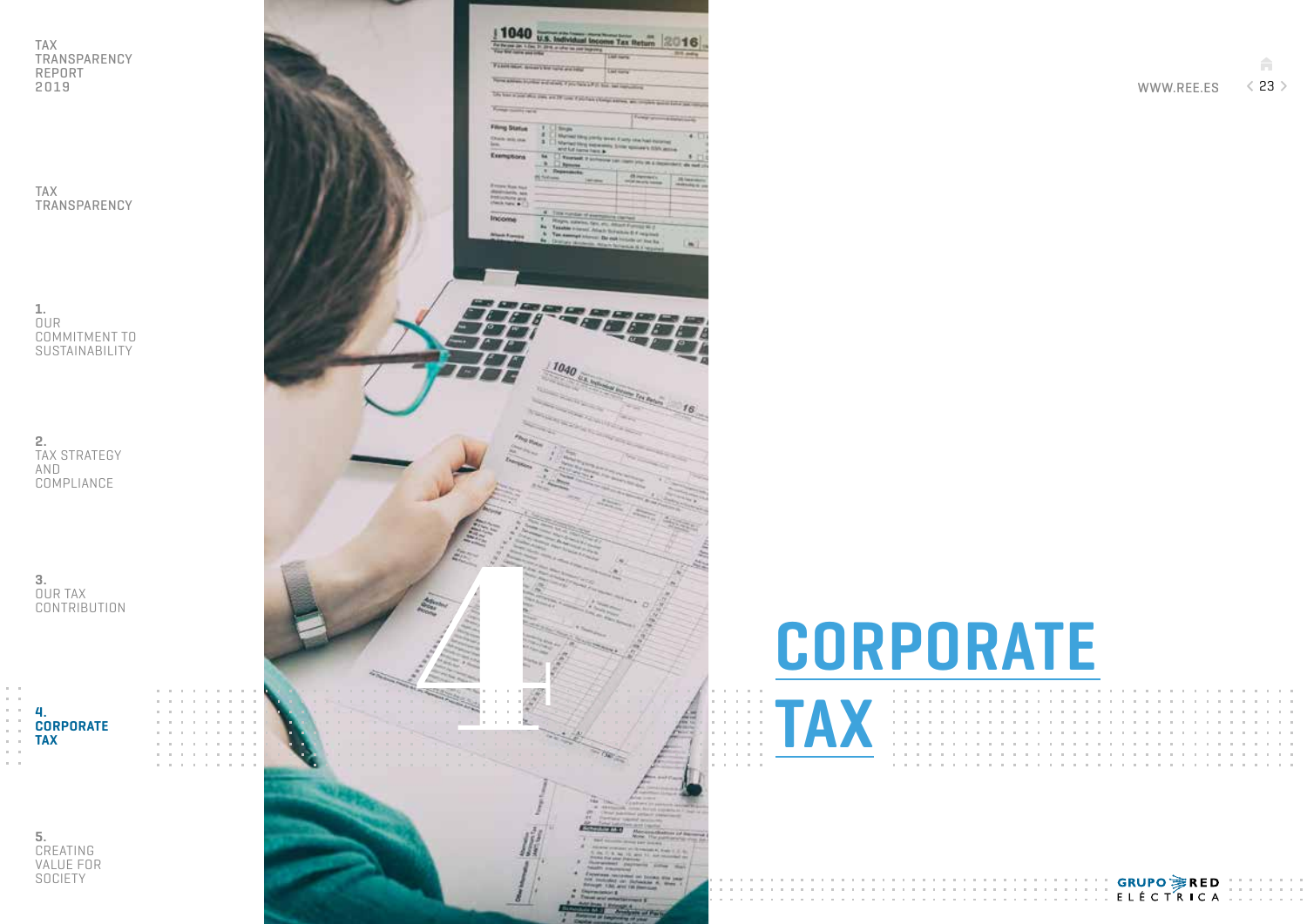TAX TRANSPARENCY

1. OUR COMMITMENT TO SUSTAINABILITY

2. TAX STRATEGY AND COMPLIANCE

3. OUR TAX CONTRIBUTION



5. CREATING VALUE FOR **SOCIETY** 



| RECONCILIATION                                      |      |      |
|-----------------------------------------------------|------|------|
| OF THE EFFECTIVE TAX RATE                           |      |      |
| <b>OF CORPORATE TAX [ME]</b>                        | 2019 | 2018 |
| <b>Consolidated accounting</b>                      |      |      |
| result for the year before $\text{tax }$ [*)        | 948  | 936  |
| Dormanont differences and consolidation adjustments | [21] | וכפז |

| Permanent differences and consolidation adjustments | [31]    | [22]    |
|-----------------------------------------------------|---------|---------|
| Consolidated taxable accounting income              | 917     | 914     |
| Tax rate                                            | 25%     | 25%     |
| Profit multiplied by tax rate                       | 229     | 229     |
| Effect of applying different tax rates              | 4       | 1       |
| Tax calculated at the tax rate of each country      | 233     | 230     |
| <b>Deductions</b>                                   | [7]     | $[1]$   |
| Other adjustments                                   | 4       | 3       |
| Corporate tax                                       | 230     | 232     |
| Current tax on profits                              | 249     | 247     |
| Deferred tax on profits                             | [19]    | $[15]$  |
| <b>Effective tax rate</b>                           | 24.27 % | 24,75 % |

*(\*) Consolidated result in accordance with IFRS-EU Standards.*

The Red Eléctrica Group publishes the effective tax rate of corporate income tax in its Annual Accounts, in the Sustainability Report and in its Financial Results Quarterly Report.

24,27 % EFFECTIVE TAX RATE



25 % NOMINAL TAX RATE IN SPAIN

> **GRUPO 溶RED ELÉCTRICA**

*The Red Eléctrica Group marks "X" in the "Solidarity" checkbox on the corporate tax return*

*The Group allocated 0.7 % of the total amount of corporate tax declared* (1) *) to solidarity-based Third Sector organisations to finance social projects and charitable causes, and to strengthen the social commitment of the Red Eléctrica Group.*

*(1) Allocation of 1.6 million euros in the last tax return filed in 2019.*

*[More information available in the Consolidated Annual Accounts](https://www.ree.es/sites/default/files/downloadable/CONSO_CCAA_Es.pdf#page=82)  (in the Taxation section). +*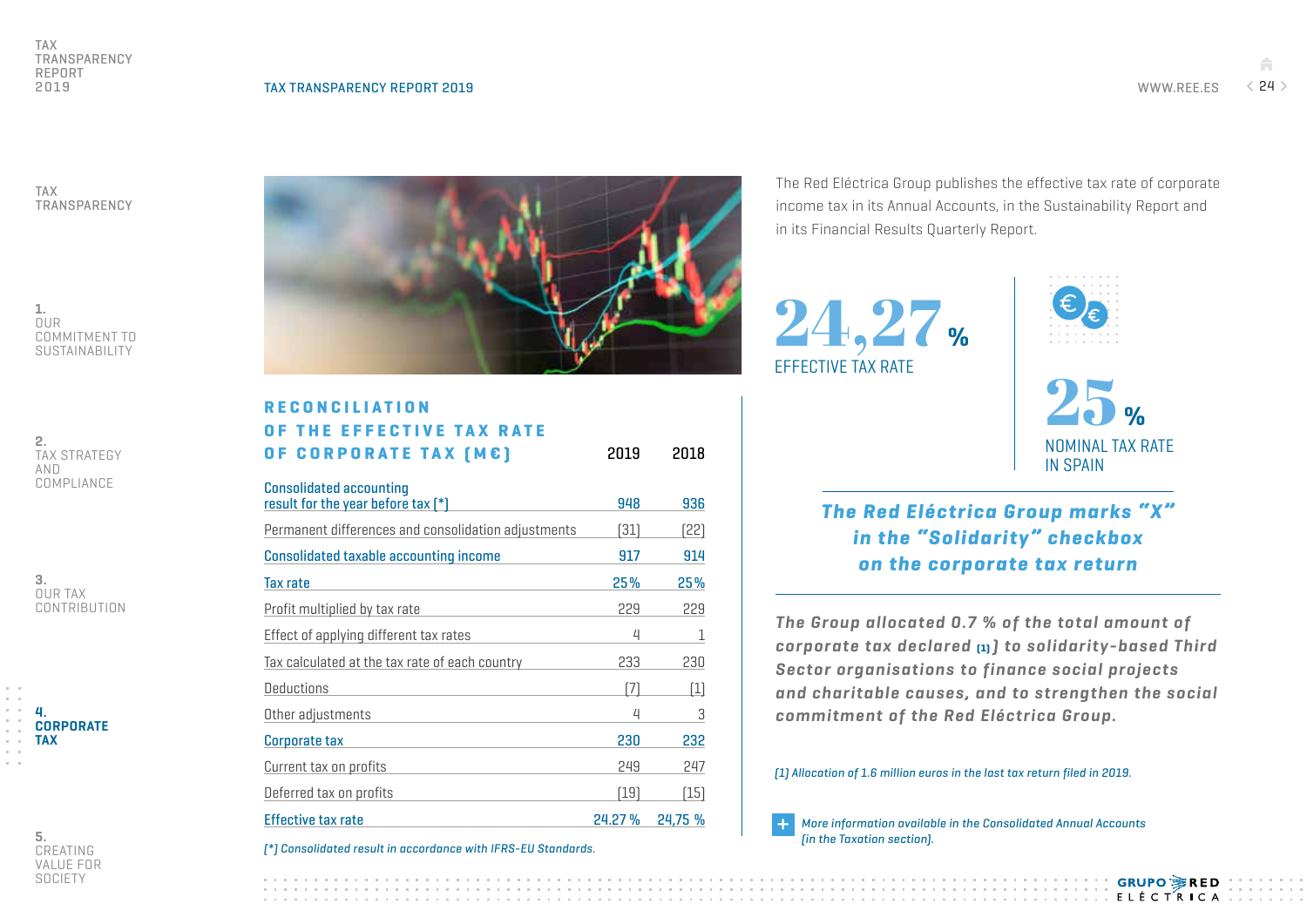EFFECTIVE TAX RATE

19.68 %

18 % 19 %  $20%$ 21 % 22 % 23 %

 $\frac{1}{\sqrt{2}}$ 

TAX TRANSPARENCY

1. OUR COMMITMENT TO SUSTAINABILITY

2. TAX STRATEGY AND COMPLIANCE

3. OUR TAX **CONTRIBUTION** 





The **effective rate of corporate** tax applied to the Red Eléctrica Group in 2019 was 24.27 %. This rate is aligned with the nominal tax rate in force in Spain [25 %].

The foregoing effective rate of corporate tax is above the average nominal tax rate of the 19 eurozone countries (24.10 %), the average nominal tax rate of the 28 European Union countries (21.70 %), and the average effective tax rate of IBEX 35 (19.14 %).

OF CORPORATE TAX OF THE RED ELÉCTRICA GROUP (2017-2019) 24 %  $25\,\%$   $-$  24.76 % 26 % 24.10 % 24.10 % 24.75 %  $25\%$  25 % 25 % 25 %  $24.27%$ 25 %

*Average nominal tax rate of the 19 eurozone countries (Eurostat) (1)*

*Nominal tax rate in Spain*

*Effective tax rate in Red Eléctrica Group*

- *Average nominal tax rate of the 28 EU countries (Eurostat) (1)*
- *Average effective tax rate of IBEX 35 (2)*



**GRUPO 溶RED ELÉCTRICA** 

*Source: (1) 'Taxation trends in the European Union'. 2019 Edition. Eurostat. European Commission. (2) PwC analysis based on public information.*

2017 2018 2019

21.90 %

21.97 %

 $21.90\%$  21.97% 21.70%

19.51 %

23.90 %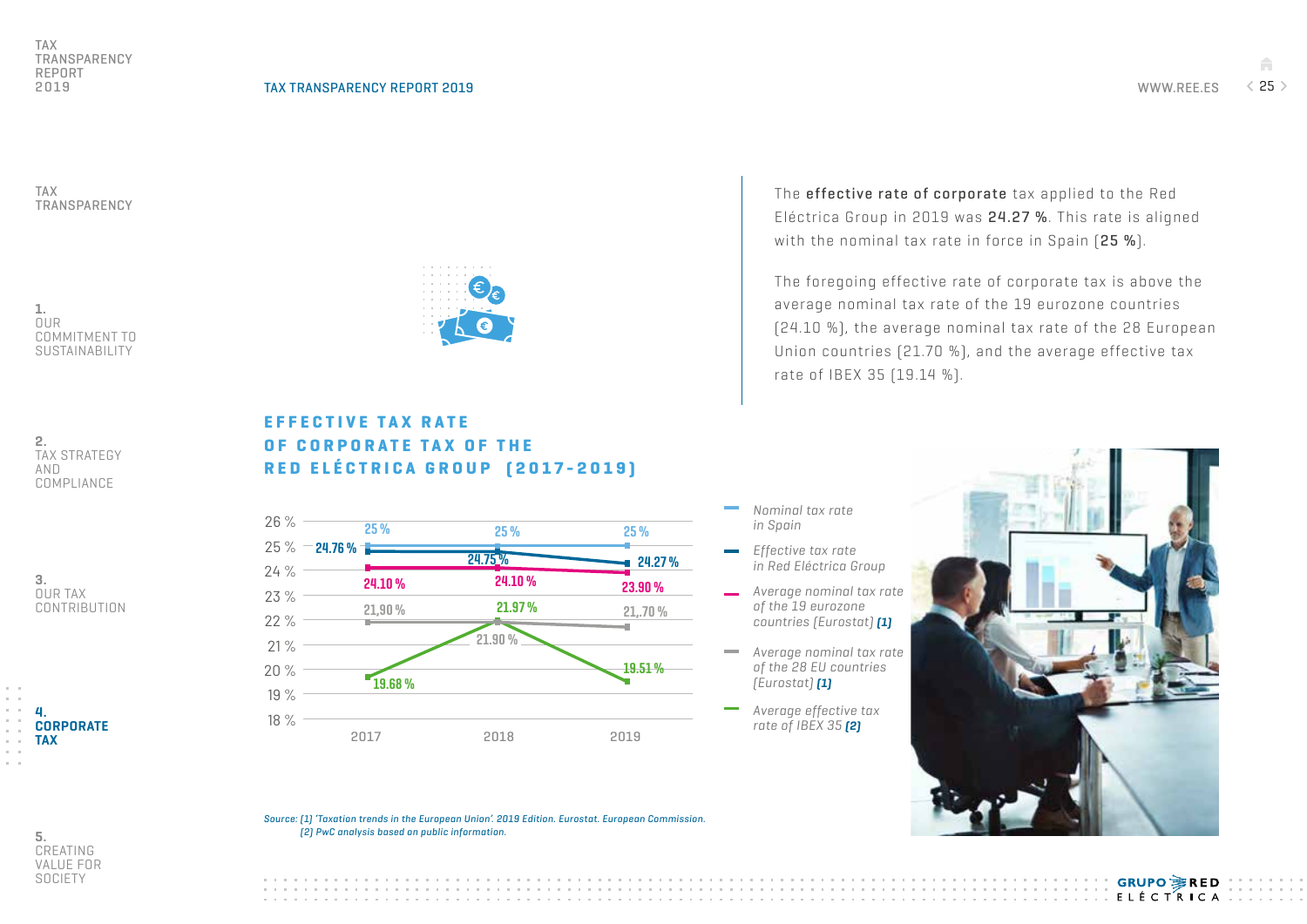TAX TRANSPARENCY

1. OUR COMMITMENT TO SUSTAINABILITY

2. TAX STRATEGY AND COMPLIANCE

3. OUR TAX **CONTRIBUTION** 

4. CORPORATE TAX





## CREATING VALUE FOR

Â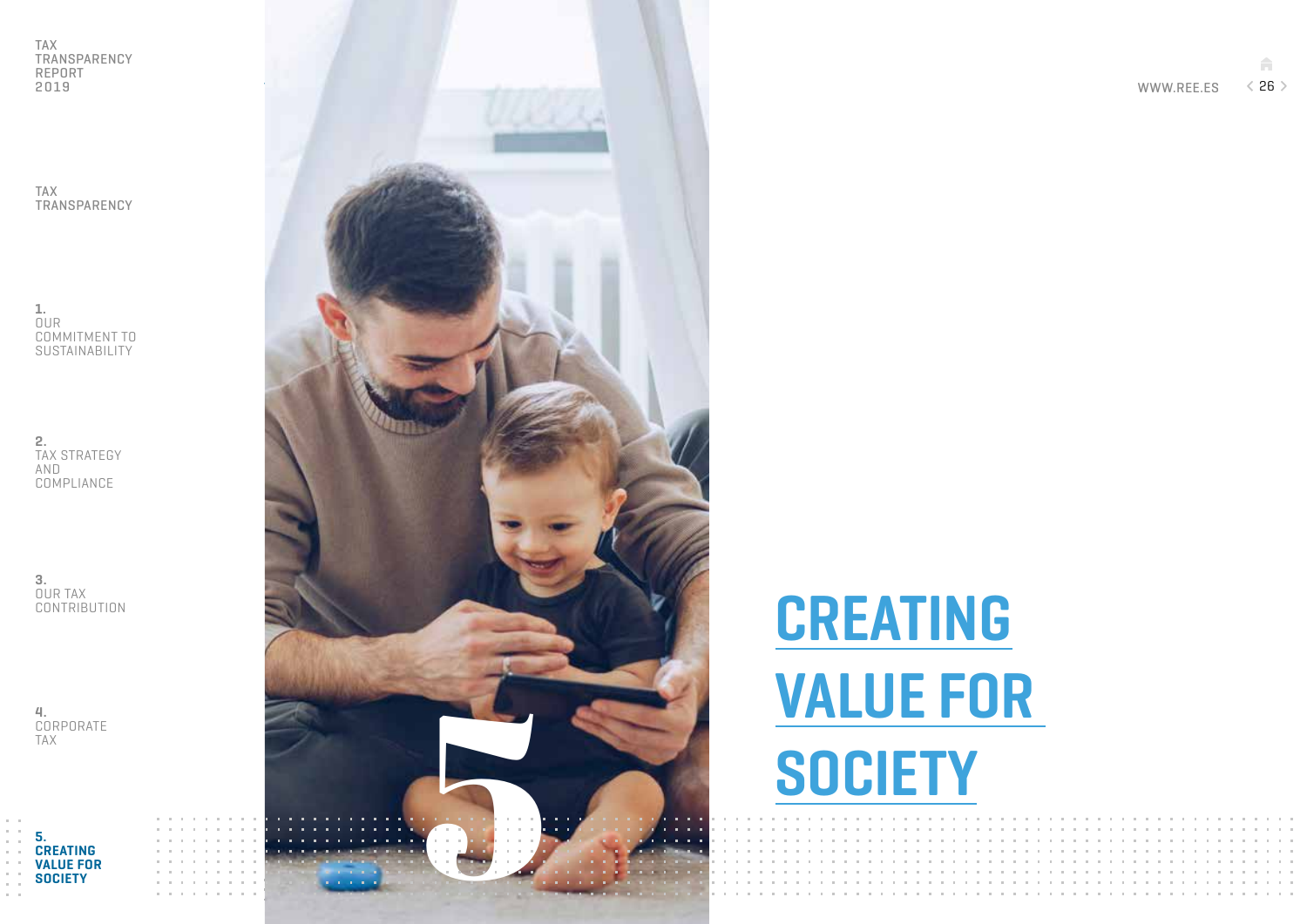$\hat{m}$ 

TAX TRANSPARENCY

1. OUR COMMITMENT TO **SUSTAINABILITY** 

2. TAX STRATEGY AND COMPLIANCE

3. OUR TAX **CONTRIBUTION** 

4. CORPORATE TAX



€ 732M TOTAL TAX **CONTRIBUTION** 

> **47%** of the budget (1) for internships and student support

*[+ More inform](https://www.sepg.pap.hacienda.gob.es/Presup/PGE2018Prorroga/MaestroDocumentos/PGE-ROM/doc/1/2/17/2/1/N_18P_E_R_31_118_1_1_1_1323M_2.PDF) [+ More information](https://www.sepg.pap.hacienda.gob.es/Presup/PGE2018Prorroga/MaestroDocumentos/PGE-ROM/doc/1/2/19/2/1/N_18P_E_R_31_120_1_1_1_1433M_3.PDF)*





5 times

5 times the budget (1) for supporting small

The same amount as the budget  $[1]$  for scientific research

*[+ More information](https://www.sepg.pap.hacienda.gob.es/Presup/PGE2018Prorroga/MaestroDocumentos/PGE-ROM/doc/1/2/27/2/1/N_18P_E_R_31_128_1_1_1_1463A_2.PDF)*



15 times the budget  $[1]$  to finance actions to support energy-efficient and sustainable mobility

IIIIIIIIIIIIIIIIIIIIIIIIELÉCTRICA I



**GRUPO 溶RED** 

*(1) Reference: Comparison with items in the General State Budgets carried over from 2018 to 2019.*